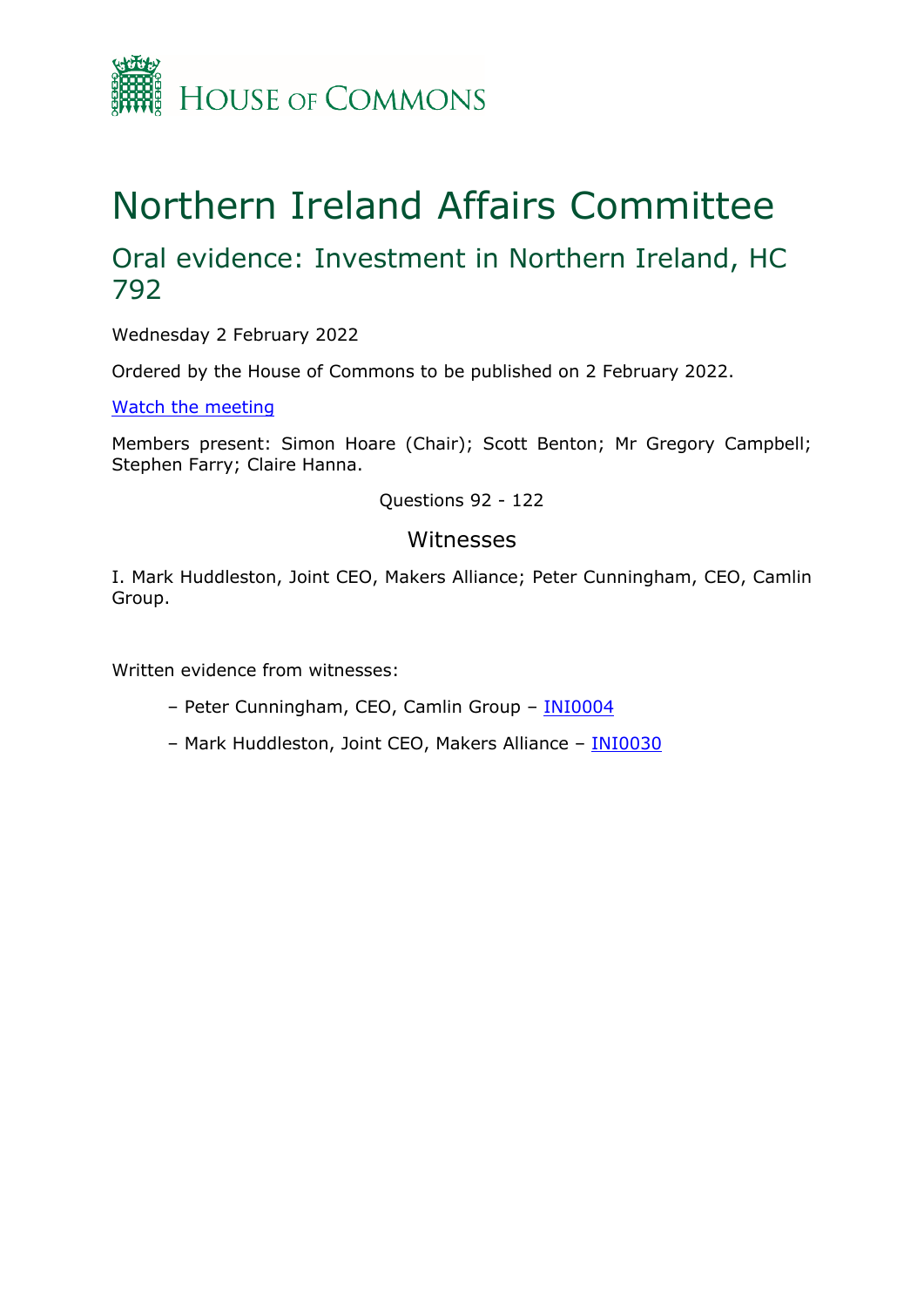

### Examination of witnesses

Witnesses: Mark Huddleston and Peter Cunningham.

Q92 **Chair:** Good morning, colleagues, and good morning to our witnesses, Mark Huddleston and Peter Cunningham. Thank you for joining us this morning, gentlemen, for our inquiry into investment into Northern Ireland. You are both very welcome, and we are grateful to you for finding the time to join us.

I thought it might be useful for the record, Mr Cunningham, if you could tell us a little bit about what the Camlin Group is all about; Mr Huddleston, I will also ask you what the Makers Alliance is all about, and then we will turn to the tender and soft questioning of the Committee to both of you.

**Peter Cunningham:** I am Peter Cunningham, the CEO of the Camlin Group. We are a business that is based in Northern Ireland. We have approximately 480 people, 200 of whom are in Northern Ireland. The rest are spread around 21 offices in 17 cities across the globe. We have technical centres in Lisburn, two in Italy, two in Poland, one now in Serbia and then we have technical and support offices in Chicago in the US, São Paulo, Shanghai, Sydney, Dubai and Stuttgart.

Our main business areas are focused on energy and rail—the electrification of rail, the network and energy restoration problems. Our main focus at the moment is net zero, the green agenda and how we can help the networks become more efficient.

*Mark Huddleston:* The Makers Alliance is just over six months old. It was created out of activity by Queen's University Belfast, Invest NI and Manufacturing NI during the pandemic.

We have been tasked with three key purposes. The first is to develop east-west connectivity, particularly between the manufacturing community in Northern Ireland and the catapult network across the rest of UK. There has been activity on that, and I know you heard about that a couple of weeks ago. The second, on city deal impact, is to provide advice and support to the permanent secretary and his team in the Department for the Economy around how city deals can support manufacturing and answer the needs of business. The last, particularly for Mark Nodder, who is my joint chief executive and the former CEO and chair of Wrightbus in Ballymena, is the future road map for the sector in Northern Ireland, aligned to the 10X strategy of the Department for the Economy.

Q93 **Claire Hanna:** Thank you very much to both of our witnesses for joining us. I just want to set the scene. What are the most important economic challenges and opportunities facing Northern Ireland now? Is our economic strategy, such as it is, focusing on the right priorities?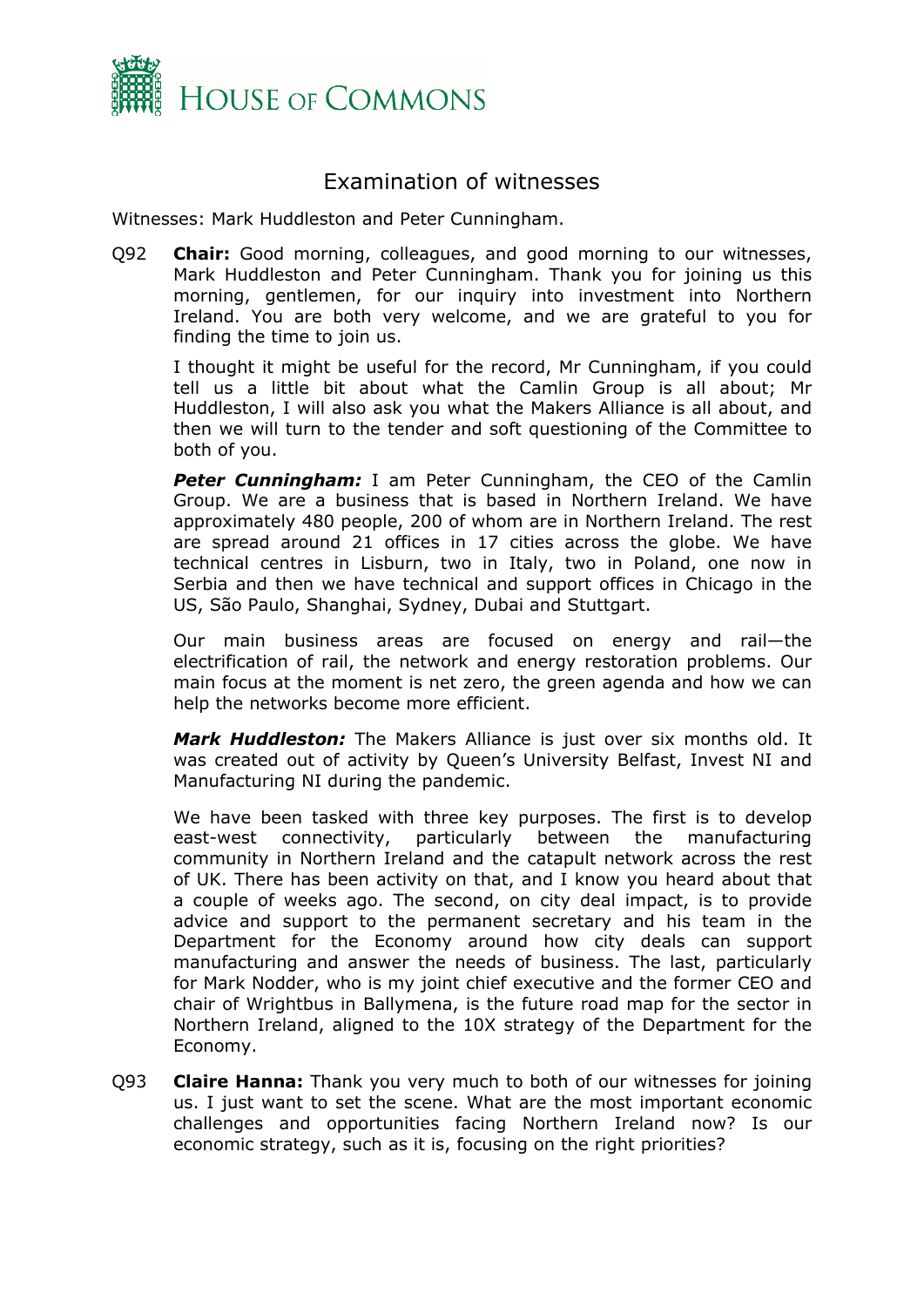

*Mark Huddleston:* That is a broad question. We have to look at the structural issues that we have had for a long time in the Northern Ireland economy, which we have tried to address in various ways but where we have not had the impact that we maybe could have. We have longstanding productivity and competitiveness issues. If you look at the recent UU Economic Policy Centre report, the competitiveness of the Northern Ireland economy is slipping and going backwards. It has been for a number of decades now. We now see the Baltic nations and other small economies of a similar nature becoming more competitive than we are.

There have been a range of investment issues. The scale and the size of the region means that, while we attract FDI, Northern Ireland often struggles to attract financial investment to be able to grow businesses. I know from personal experience that, unless you are working with the traditional banking system and traditional means of lending, it can often be very difficult to grow, particularly because in the Northern Ireland economy, as we know, there are many family-based businesses and SMEs. Trying to grow that and deliver that outside of that conservative view of financing can be a challenge.

We have struggled around the key enablers, such as skills, innovation and infrastructure. I appreciate that there is work going on around infrastructure at the moment. There is significantly more to do there. The digital investment that is happening in Northern Ireland is really welcome for the manufacturing community, but we have a lot more to do around innovation and skills. There was a report from the Department for the Economy two years about innovation and skills, and how they needed to mesh and join together. The failure to deliver on that side in terms of policy and outcomes is hindering growth from the manufacturing perspective.

Q94 **Claire Hanna:** How involved are you and those you represent able to be in the development of that strategy? Is there enough engagement with the relevant sectors? Are there opportunities to shape it?

*Mark Huddleston:* There can always be more. There is a raft of competing interests. Manufacturing represents 24% or 25% of the top 100 companies in Northern Ireland, 214,000 jobs and £6 billion in exports. It is a key part of growth. If you look at recent McKinsey reports from the US on how they are looking to rebuild the US economy post pandemic, having a strong manufacturing sector is vital.

Could more be done? Yes. Mark and I welcome the fact that we have been given the task of writing a strategy or, as the Department is asking us to call it, a road map for the sector. We are working very closely with the key partners. The panel is chaired by Sir Michael Ryan from Spirit, which used to be Shorts. We have a group of around 16 industrialists working with us. We hope to publish the draft of our strategy before purdah and make sure that, from a Northern Ireland Assembly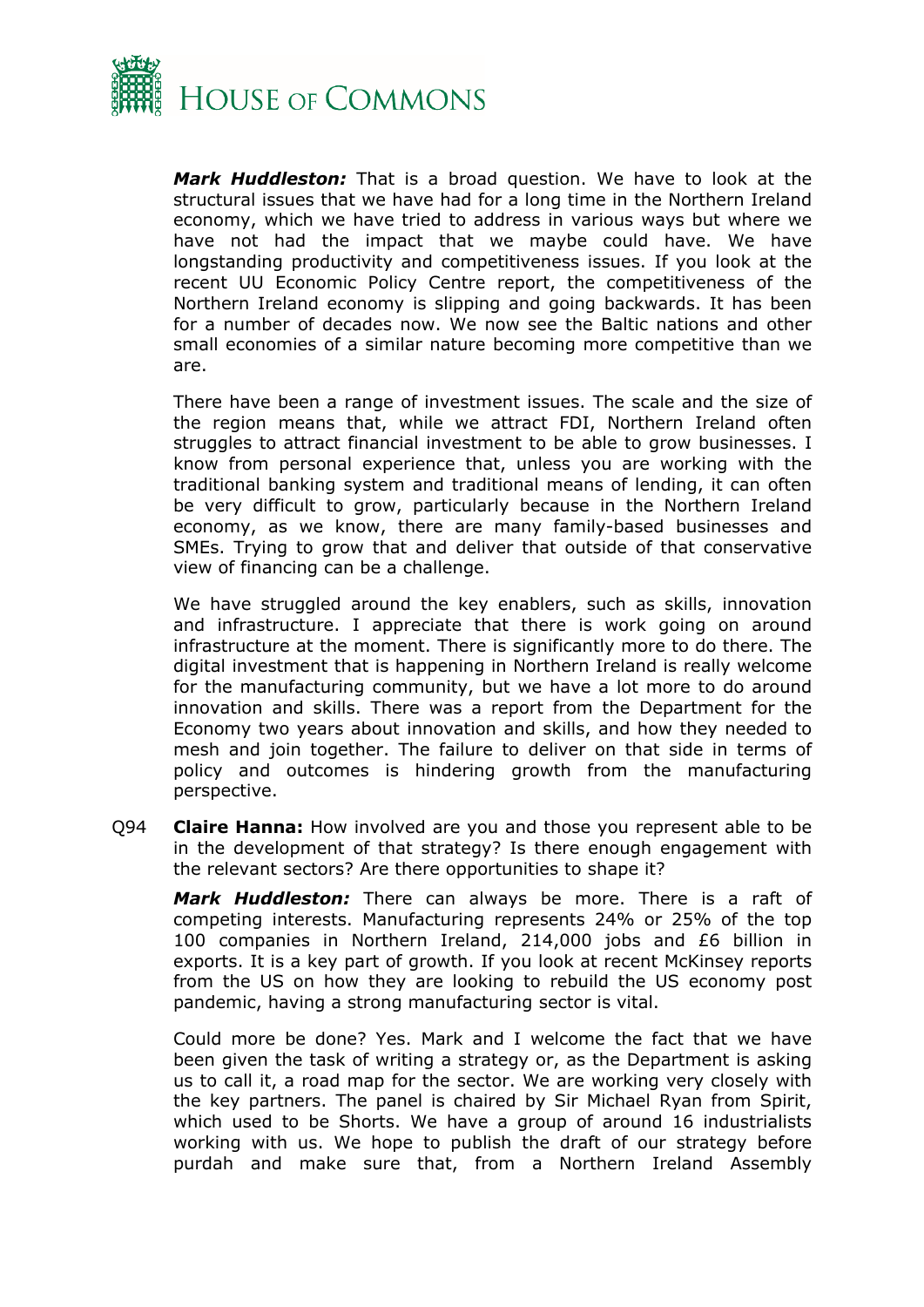

perspective, the Assembly, the Economy Committee and the Minister buy in to what we are saying.

Q95 **Claire Hanna:** It is getting better, by the sounds of things. Peter, I have similar questions for you. What are the key challenges and opportunities? Is the strategy the correct one? To what extent are you able to feed in and shape it?

**Peter Cunningham:** In an answer, it is not the right strategy. This is something that I feel very passionate about. We are a business that is based on data and analytics. That is what our business is centred on and what we offer to our clients across the globe. That is what is really funding our growth.

When you look at the data and the statistics, the Northern Ireland Statistics and Research Agency issued a report on 10 June last year authored by Neil Mulhern. That report, which I have a copy of here and I am happy to send through later on, is quite stark reading. It says that, when you look at the data, pull it apart and take it away, Northern Ireland is a completely inward-looking economy. The strategy we have, the incentives we have and the job numbers and the targets we are setting are completely incorrect. The strategy around foreign direct investment and the jobs and so forth that we are trying to create is not only damaging but creating an ever-decreasing circle. There are businesses like ours, which are technical and fundamentally export businesses; we have technical centres in Italy, Poland and now one opening in Serbia, yet on our own doorstep in Northern Ireland we cannot get people.

There is a simple way out of this. If the objective of this Committee is to try somehow to wean Northern Ireland off the block grant, which is like Novocaine to Northern Ireland, and make Northern Ireland self-sufficient over the next 10, 20 or 30 years, the only answer is to manufacture and export our way out of this. To do that, I have a number of notes and ideas about job creation and the types of jobs that are being created, together with the people who are coming out of universities and so forth, and the incentives.

To answer your question—I can articulate this a little more, if you would like—the strategy is not correct at all and needs a rethink. The comforting thing is that no more money is required; if anything, less money is required. Presented in a better way, it could be much more effective. We have an opportunity here, but that statistics report is quite stark about the lack of manufacturing and the foreign direct investment, whereby our best technical staff are being hoovered up by IT businesses, banks and fintech companies that provide no further jobs apart from the jobs they create themselves.

**Claire Hanna:** I hope you will share that with us.

**Chair:** It would be helpful, yes.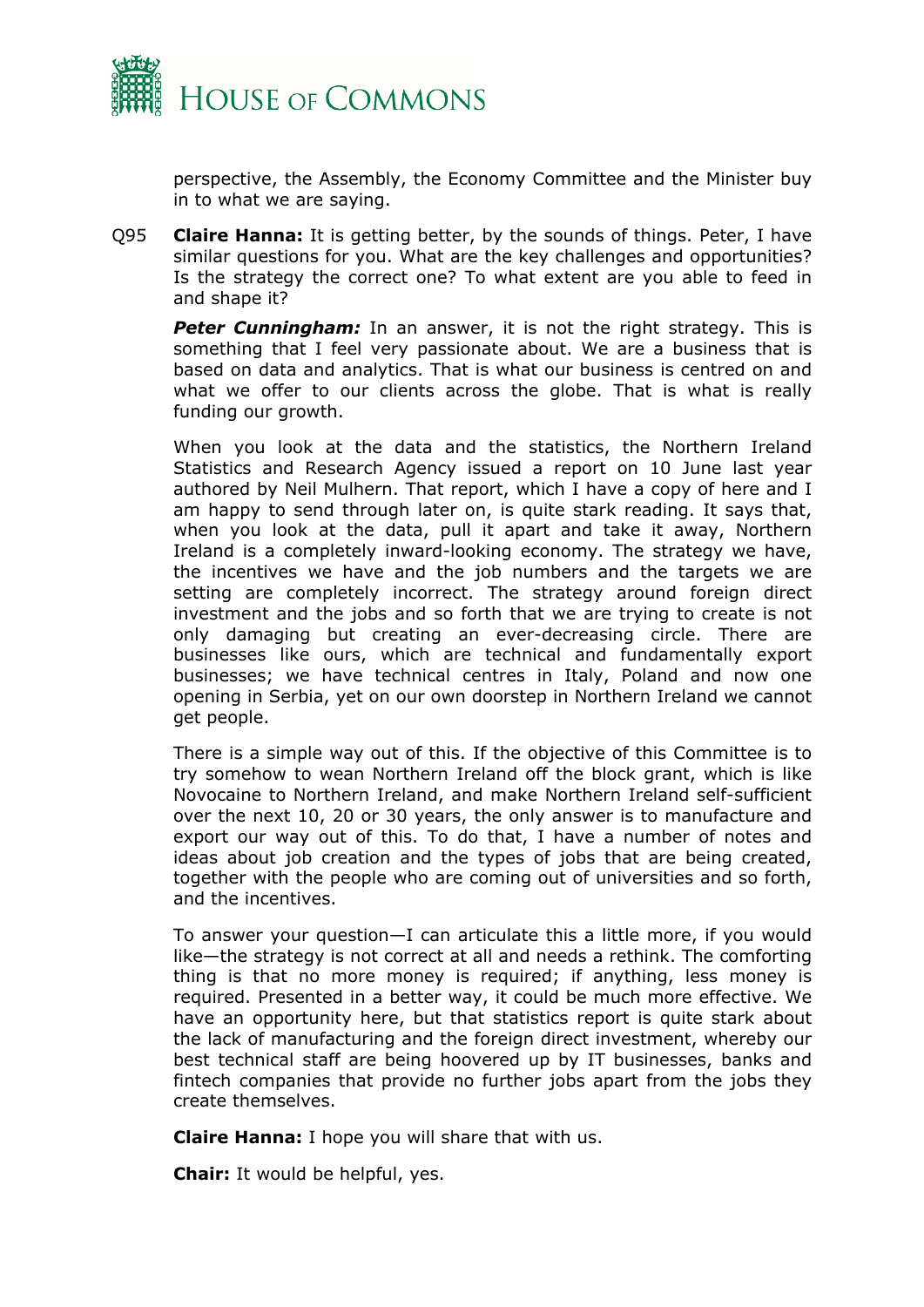

Q96 **Claire Hanna:** I know colleagues will pick up on some of those threads. That is certainly a big vision in terms of weaning Northern Ireland off the block grant in total. How responsive have Government, locally and nationally, been to the type of feedback that people like you are trying to give? Do you feel you have opportunities to improve that strategy?

**Peter Cunningham:** From my perspective, as the CEO of the Camlin Group, I follow in my father's footsteps. My father was a very courageous man. He set a number of businesses up, founded on exporting around the world when the world was a much bigger place. For us, we see what can be done in corners of the world. In Northern Ireland, people present very well; we have a very high standard of education. There are great opportunities right in front of us. Yet we seem to take those opportunities and somehow lose them in basic statistics and in trying to create jobs in the wrong areas.

I have some clear thoughts on how we could have some united and cohesive thinking here that could be much more impactful and would dramatically turn around the need for the continuation of this block grant, which in some ways does a lot of damage.

Q97 **Chair:** Mr Cunningham, when you said "areas", are you talking geographically, sectorally or possibly both?

**Peter Cunningham:** I suppose I would like to start with a statement that might trigger some debate. We have a conversation in Northern Ireland that is almost unique to this country. Being a child who was brought up through the Troubles and so forth, I can maybe give you some insight from inside the fishbowl. We have a very strong education system that, if you go right back, comes from a whole range of sociodemographic history and religious issues. Ultimately, we produce a very high calibre of students from our top schools. They can compete with anyone across the UK and, indeed, across the world.

The most important conversation that happens in Northern Ireland is between a 16 year-old and their parents. Almost unilaterally, if you go to any school in Northern Ireland, over 60% to 70% of the best pupils will be looking to do either medicine, law or in some cases accountancy. That is what they are being incentivised to do by their schools, their parents and our system over here. We lose the best of our students into those areas. There is a whole range of reasons for that. The next level of people are then fighting to get into engineering, but the universities are not set up to take them because of things like the MaSN cap.

On the other side of it, we incentivise businesses through foreign direct investment to come to Northern Ireland. The people who are left, when they come out of universities, take up IT jobs, fintech jobs and so forth, which offer them premium salaries. Indigenous manufacturing businesses then have to look outside Northern Ireland to places like Serbia, Poland and Italy to get their engineering done, when there is a wealth of talent in Northern Ireland. We should be incentivising young people. The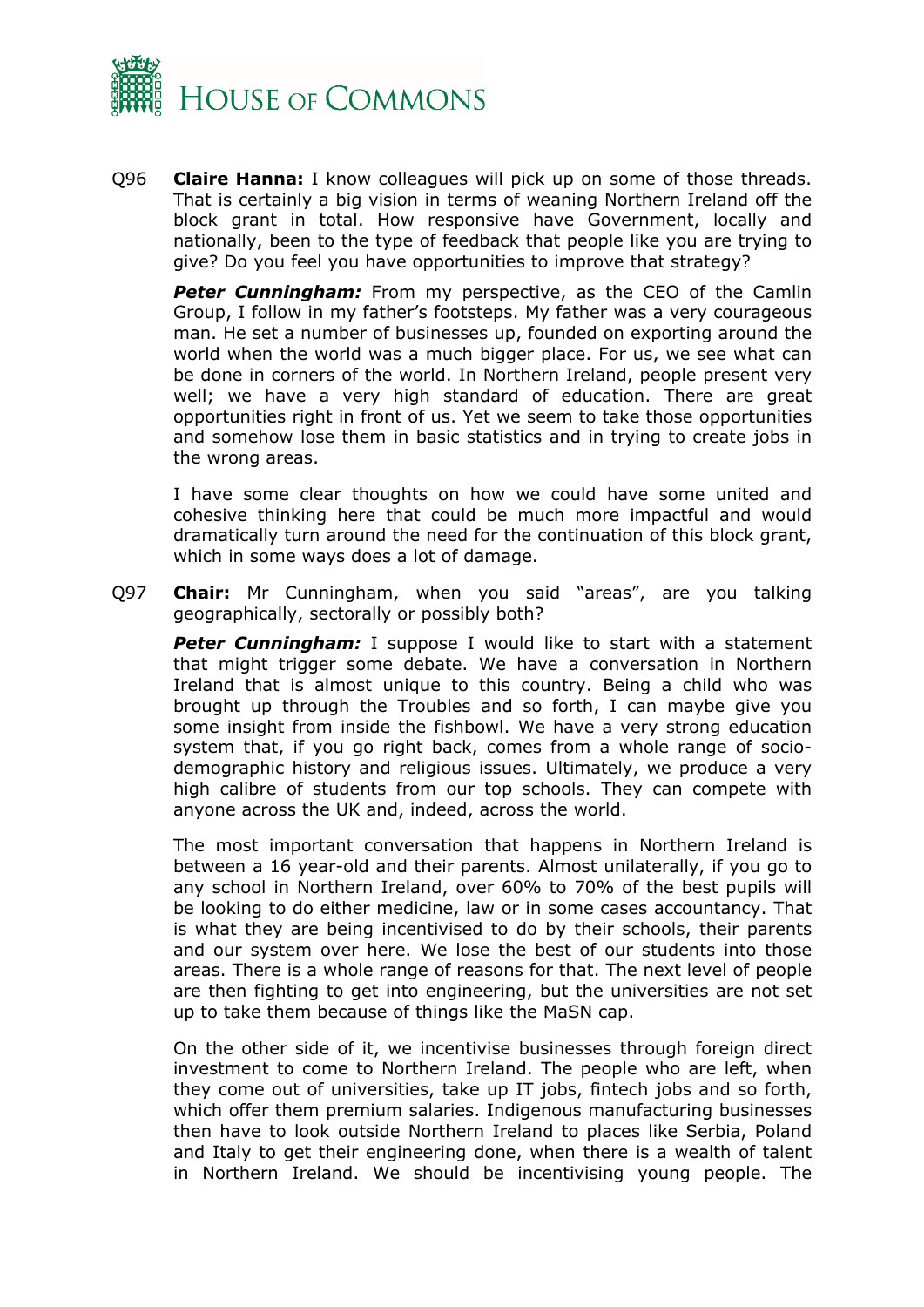

problem is that in Northern Ireland, people are incentivised to take jobs as doctors, lawyers and accountants because they earn more money. You do not earn as much when you are a young engineer.

One of the ideas that I have is that there should be personal income tax breaks for young engineers going into manufacturing jobs in Northern Ireland at indigenous businesses. Their parents will then incentivise them not to take these jobs. They can say, "If you stay in Northern Ireland in a manufacturing job that exports outside Northern Ireland and helps reduce dependency on the block grant, you pay no personal income tax or a reduced level for a substantial period." That would incentivise people to stay in Northern Ireland and to stay in the economy.

One of the biggest problems that we have in Northern Ireland is that people leave. Our best engineers leave. They get poached and they travel. We actively push over 30% of our young people across the water outside of the university system here, because of the way it is set up.

Q98 **Chair:** Can we just pause there? The diaspora from the island of Ireland has been commented on for many decades. It has been a theme coming through in this inquiry. Mr Huddleston, what are your thoughts on trying to retain young talent, who sometimes go through Northern Irish universities but very often will go to universities in GB and never come back?

*Mark Huddleston:* When I first became skills commissioner for Northern Ireland back in 2015, working with the Member for North Down when he was DEL Minister, I and my predecessor, Bill McGinnis, who was an adviser to the Executive as well and whom I had met several times before, talked about this challenge. As a manufacturer myself in a family SME business, which had done similar things to what Peter just outlined built a business in Northern Ireland but then grown it here on the UK mainland and in Poland—the challenge I had was that manufacturing was not at the level that it is at today in Northern Ireland.

Over the last decade, manufacturing has been quite good in Northern Ireland in terms of growth, but we now have all the issues that Peter has alluded to. We have good work being generated by the manufacturing sector now, which maybe was not there to the same extent a decade ago. We now have a position where our school system, as Peter has alluded to, is set up for an academic pathway. Working with Stephen and others, we have tried to address that. That has failed miserably. In the last decade, we have not turned the dial there at all. We have built some of the best FE colleges in the UK in Northern Ireland, but we have not filled them with resource. We have put capital resource in, as we are doing now with the city deals, and we are putting fantastic facilities together. We have to sustain them with people. People are what make those buildings come to life and deliver.

Our school system, as has been alluded to, delivers some of the best academic outcomes in the UK. If you do not achieve those academic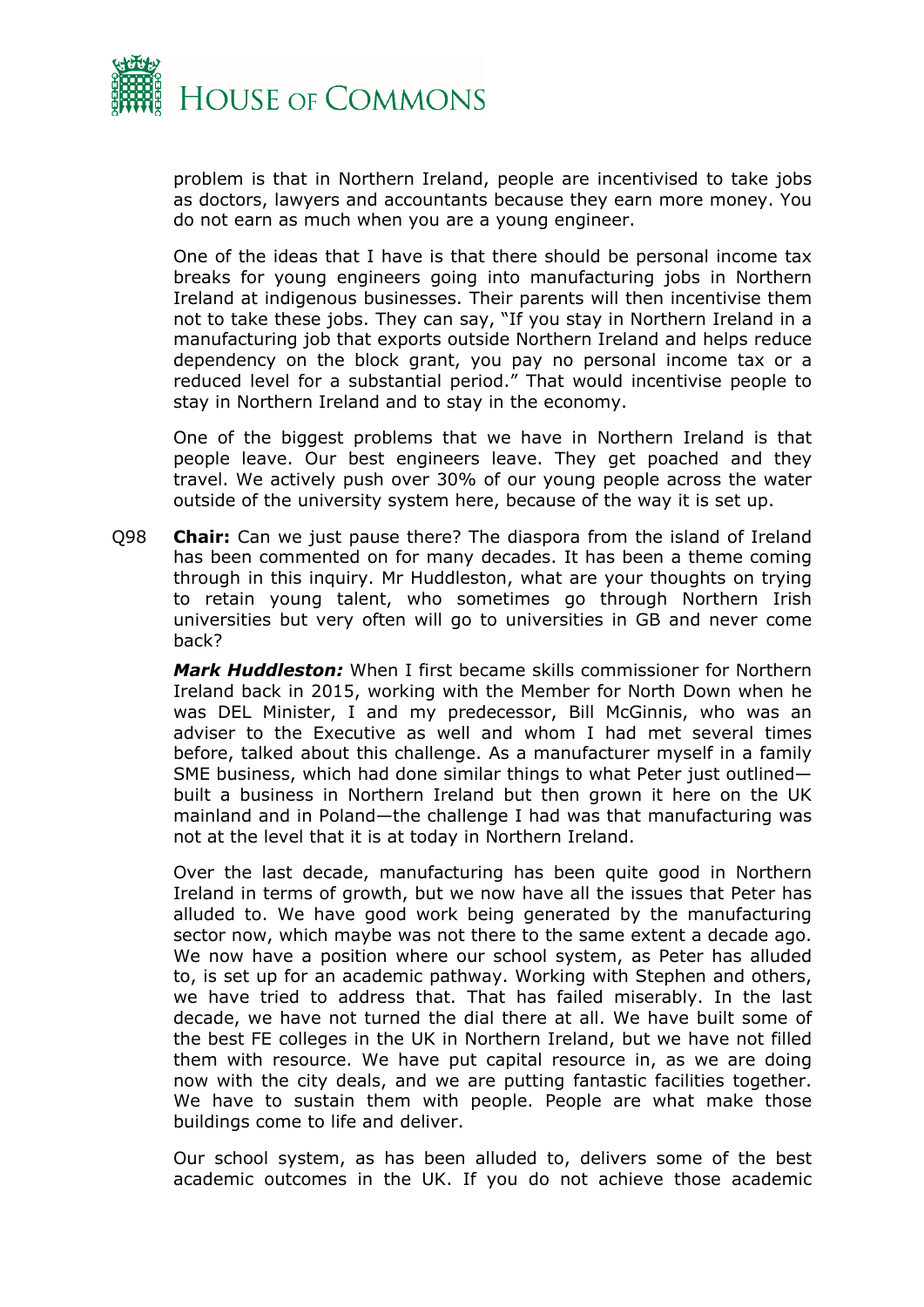

outcomes, the word "failure" is automatically attached to you. At 16, we are failing around 30% to 35% of our young people, who do not get an A\* to C GCSE. We have been trying for two decades to deliver a 14 to 19 strategy through successive Ministers in the Department of Education. We have been failing to engage properly with the Department for the Economy or its predecessor in DEL, the Department for Employment and Learning.

Q99 **Chair:** Why are we failing to engage properly? What has been the hurdle? *Mark Huddleston:* It is about institutional bias and where the funding goes.

**Chair:** Whose?

*Mark Huddleston:* The schools'.

**Chair:** The schools' bias?

*Mark Huddleston:* Yes. The schools are incentivised to retain the young people. There is significant funding. We do not have a sixth-form college strategy or policy in Northern Ireland, as exists across the rest of the UK. Colleges cannot deliver in a meaningful way at levels 3, 4 and 5, which the skills barometer for Northern Ireland has repeatedly articulated is the key gap. That is what is going to drive Peter's business and our business: when you have technicians coming through who then become graduates or you develop them within your own business.

We have a talent pool there that is being failed, and then we have another talent pool, as Peter alluded to, that leaves. We now need to get the message to that talent pool that there is good work in Northern Ireland—there is work that is going to deliver and pay. To go back to the start, when I was having those early discussions with Bill McGinnis, we were looking at engineering jobs that were maybe paying £25,000 or £30,000. A graduate joining Jaguar Land Rover in Liverpool was earning £40,000 to £45,000. If you graduated from John Moores or Liverpool Hope, which was a fairly standard route for engineers leaving Northern Ireland, you tended to migrate to the very local business rather than come back home again.

We now have jobs and we have opportunity across manufacturing. Whether it is Almac in life sciences or Seagate up in the north-west, there are opportunities right the way through Northern Ireland. Wrightbus has rebuilt and is looking to fill hundreds of jobs. We have thousands of job vacancies in the sector, which could be filled by graduates or by those coming through from an apprenticeship or another vocational route. We basically say, "It is academic or nothing."

The disinvestment over the last decade in skills and vocational training that would support the businesses that we are working with or the likes of the Camlin Group has been in the region of 30%. We have seen a real-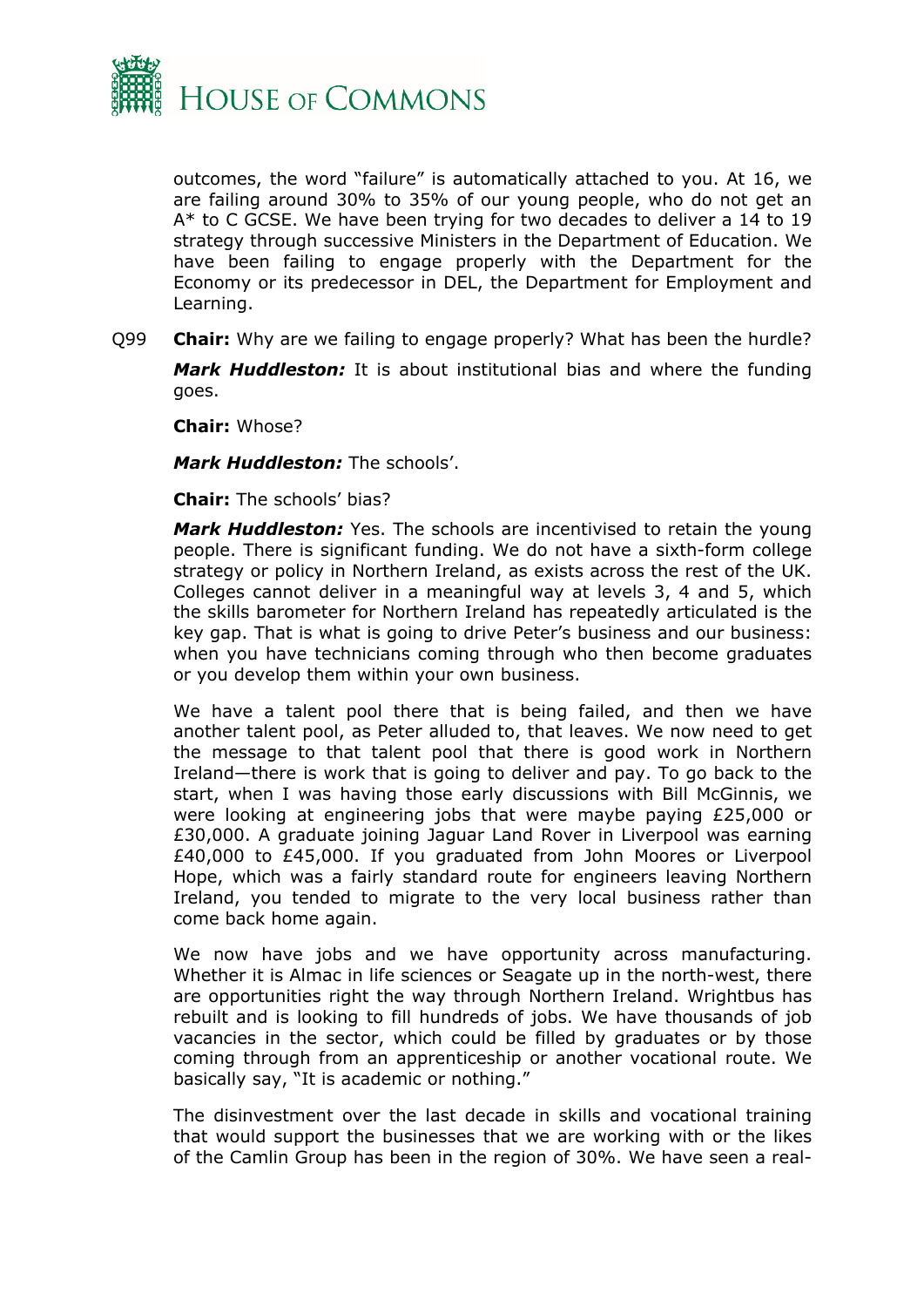

terms drop from about £100 million to about £60 million in skills investment in the last decade.

Q100 **Chair:** On FE colleges, which I have always been convinced play such a vital part in the development of local and sub-regional economies, we have seen a decade of under-investment, but now more funds are going into FEs. Certainly, they are reporting back on the investment. Is that being felt in the FE sector in Northern Ireland or not yet?

*Mark Huddleston:* No, it is the reverse. In Northern Ireland, we have seen and still see significant capital investment in facilities. We are seeing the resource to utilise and sustain those facilities diminishing. The current budget that is out for consultation from the Executive brings about further disinvestment, to the extent that the Department for the Economy is saying, and business agrees, that we will probably see a failure within the FE system over the next number of years.

Numbers are dropping in the FE sector, because schools are retaining young people. That is partly a result of the pandemic and centreassessed grading, but also a result of the fact that what defines FE in Northern Ireland is being eroded in terms of the vocational offering and the qualifications issues caused by the changing qualifications landscape across the UK. Further devolution and what is coming out from the White Paper on levelling up today will create a further challenge for Northern Ireland as a sub-region within the UK. As all that has proliferated, we have tried to work closely with the devolved Administrations in Scotland and Wales around things like national occupational standards.

While FE in Northern Ireland has some of the best estate, it is underresourced. We are now going into another round of industrial disputes with lecturers and staff. From a business perspective, we are a manufacturer that partnered with our local college, South Eastern Regional College, over the years when I was an employer. We see a massive advantage from a college that is well funded and well structured, but that is diminishing. The return that colleges are now offering is diminishing, which will undermine the opportunity for growth.

Q101 **Chair:** I am going to guess that the answer to this question will be a very straightforward yes from both of you gentlemen, but would you share my assessment and analysis that no local or sub-regional economy that has any aspiration to be successful can in any way achieve that success without a vibrant and flourishing FE sector? Mr Cunningham is nodding.

*Peter Cunningham:* Yes, I completely agree, 100%.

*Mark Huddleston:* I agree entirely. There is a fantastic opportunity there. The Commission on the College of the Future, which the Member for North Down was a commissioner for, highlighted the opportunity for change there. I know the Department is very keen to look at some of those changes. That could assist in funding. Peter is right: it is not a lack of funding; it is the proliferation of funding and using it in the right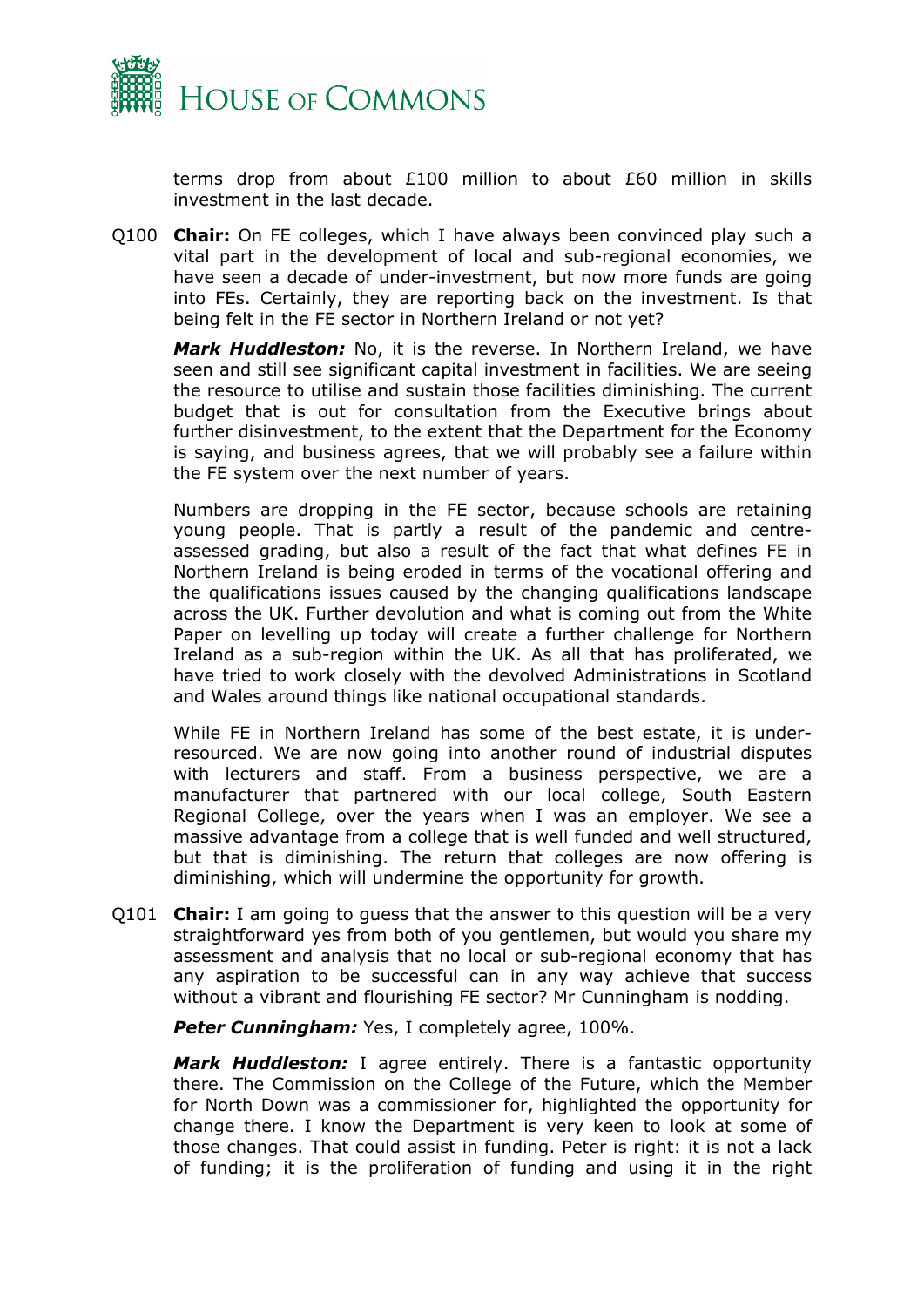

places. That is not helped by the fact that the apprenticeship levy in Northern Ireland is a straight tax on skills and business growth in Northern Ireland.

**Chair:** This is not for here, but, on that point about FE, the funding stream and schools wanting to maintain their budgets, one of the high schools in my constituency has effectively teamed up with an FE college in a neighbouring constituency of Yeovil. This is Gillingham School and Yeovil College. They do a little bit of an income share, I suppose. Nobody wins and nobody totally loses. What they do get is a much better educational outcome for the young people in their collective charges. If you want to contact my office, I can put you in contact with them. There is a model that works and may help.

Q102 **Mr Campbell:** Welcome to both our witnesses. Both of you have given us a fascinating insight. Looking at Northern Ireland now, it is part of the UK; we have left the EU. We have the difficulties with the protocol. If we are putting forward propositions about the change that needs to come about, as I take it both of you are, and looking ahead to a post-protocol era from a year ago—for example, at the significant broadband roll-out that is going on at the moment in Northern Ireland, which seems to be considerably greater than in the rest of the UK—do you have any options or possibilities in terms of the opportunities that lie ahead? We have the north-south and east-west relationships, if we can get them right in terms of the trade and export issues, as Mr Cunningham talked about. Allying the greater broadband penetration that we have with the opportunities that we have, where are we missing tricks? Where could we be doing a lot better?

**Peter Cunningham:** That is actually a very good point. We have had quite a bit of chat about that internally over the last little while. There are a number of opportunities in Northern Ireland that do not really reside anywhere else in the UK, because we have a number of factors that work to our advantage. First, Northern Ireland has a low population density, which in some regards is a good thing. Secondly, we have a very high amount of renewables on the electricity network that we have. Together with the new broadband roll-out, as you have mentioned, and the opportunity that that creates, I strongly believe that there is an opportunity to do something around net zero and the green agenda in Northern Ireland.

Consider the amount of data and the sensorising of the electricity network that is going to be required around the world. With 30% of the world's  $CO<sub>2</sub>$  created through the generation, transmission and distribution of electricity, it is the biggest problem of our time. The data required to solve that problem needs the appropriate broadband. One of the major opportunities that I see is for us to become united here. The low population density, the amount of renewables that we have in the network and the new roll-out allow us to sensorise the network in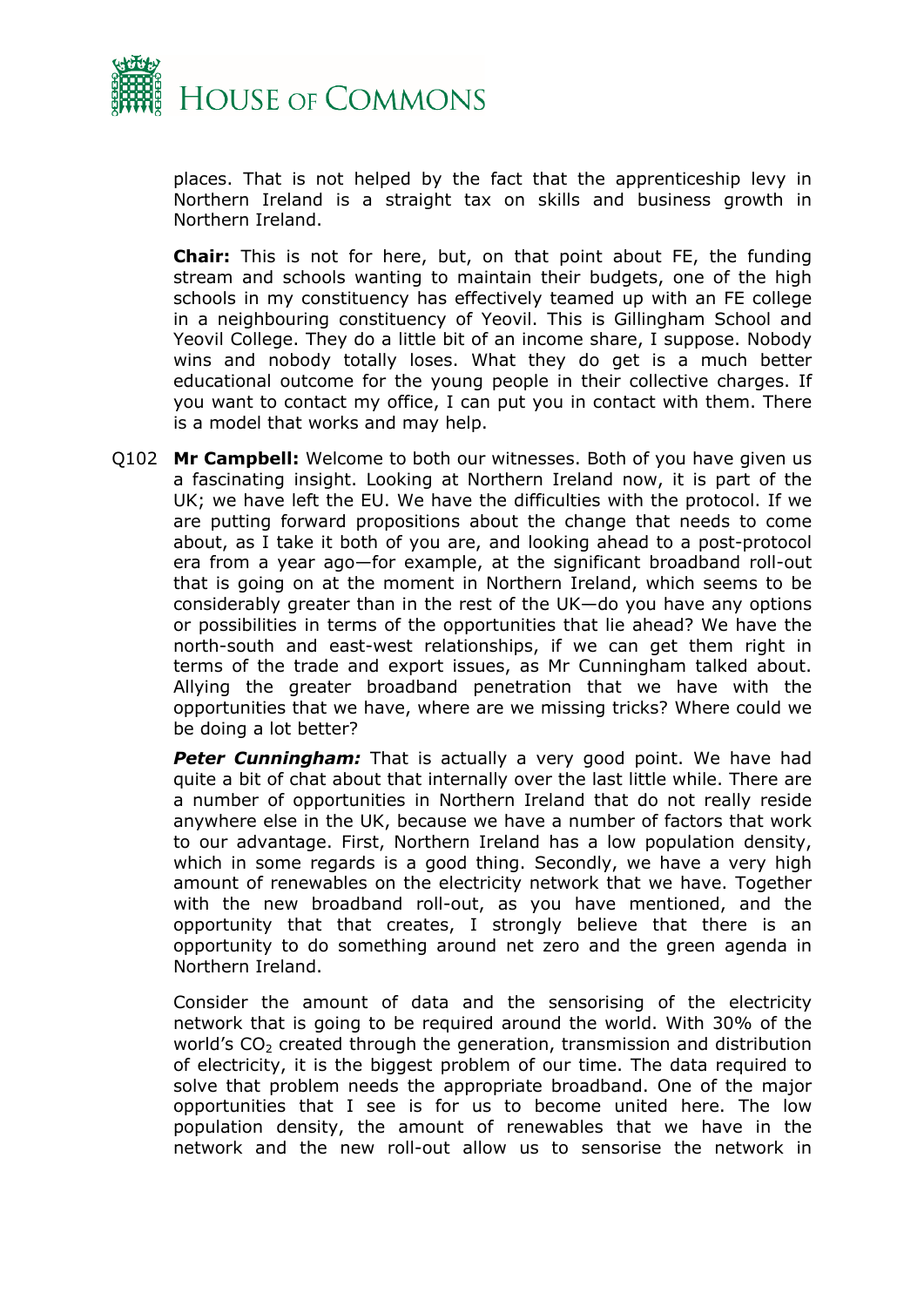

Northern Ireland, to become a showcase, and to create a range of products and services behind that.

Northern Ireland can be the best in the world in this area in a very short space of time. On the back of that, it can create thousands of jobs and create products that can then be exported to the networks in the rest of the world. The roll-out of broadband is fundamental, given the amount of data that will required. It will be a real anchor point for that. That is an opportunity that resonates very much with what we do and where we are at.

If I take that slightly further, the role of data, AI and machine learning is an opportunity in Northern Ireland as well. Outside of the energy sector, the biggest problem we have, as I said at the start, is the fundamental incentivisation of the people here. We incentivise foreign direct investment to come in and hoover up those jobs, rather than creating manufacturing jobs. In effect, for a company like ours, it makes no sense to do it in Northern Ireland. It makes far more sense to do it in places like Serbia, Italy and Poland. The moment we train people up to do this, we know that foreign direct investment companies are going to come in, take subsidies and pay premiums for the people we have. Given the way it is set up right now, it would be crazy for the chief executive of a private business or anybody like me to think that you could do something like this here and then expand and export rapidly out of Northern Ireland.

*Mark Huddleston:* The need to grow our export capability in Northern Ireland is essential if we are going to get close to the ambition. I agree with Peter's ambition that we should be at least neutral or try to become a net provider to the UK economy. To deliver that, the infrastructure rollout in terms of digitisation is vital and to be welcomed. It is creating opportunity across Northern Ireland.

It creates a potential in terms of remote access to skills across the Province rather than being focused on having to be in a particular place to do a particular activity. We are seeing the benefit of that already. UU at Magee and the engineering team there have recently won a significant project from UKRI around data capture and using the data from manufacturing to improve productivity across SMEs within the UK, with the initial test bed being in Northern Ireland. The digital infrastructure that we are now creating has been part of that success. We now need to use that to try to understand how manufacturers can become more productive and competitive, and deliver value not just on the island or across the British Isles but globally.

We have seen the benefit of that. My background is aerospace and defence. I look at the work we did. We never talked about it significantly because of the defence element, but 30% of the Lynx helicopter was produced on the Ards peninsula. Currently around 40% of an Airbus wing is produced there as well. A lot of that was to do with the fact that we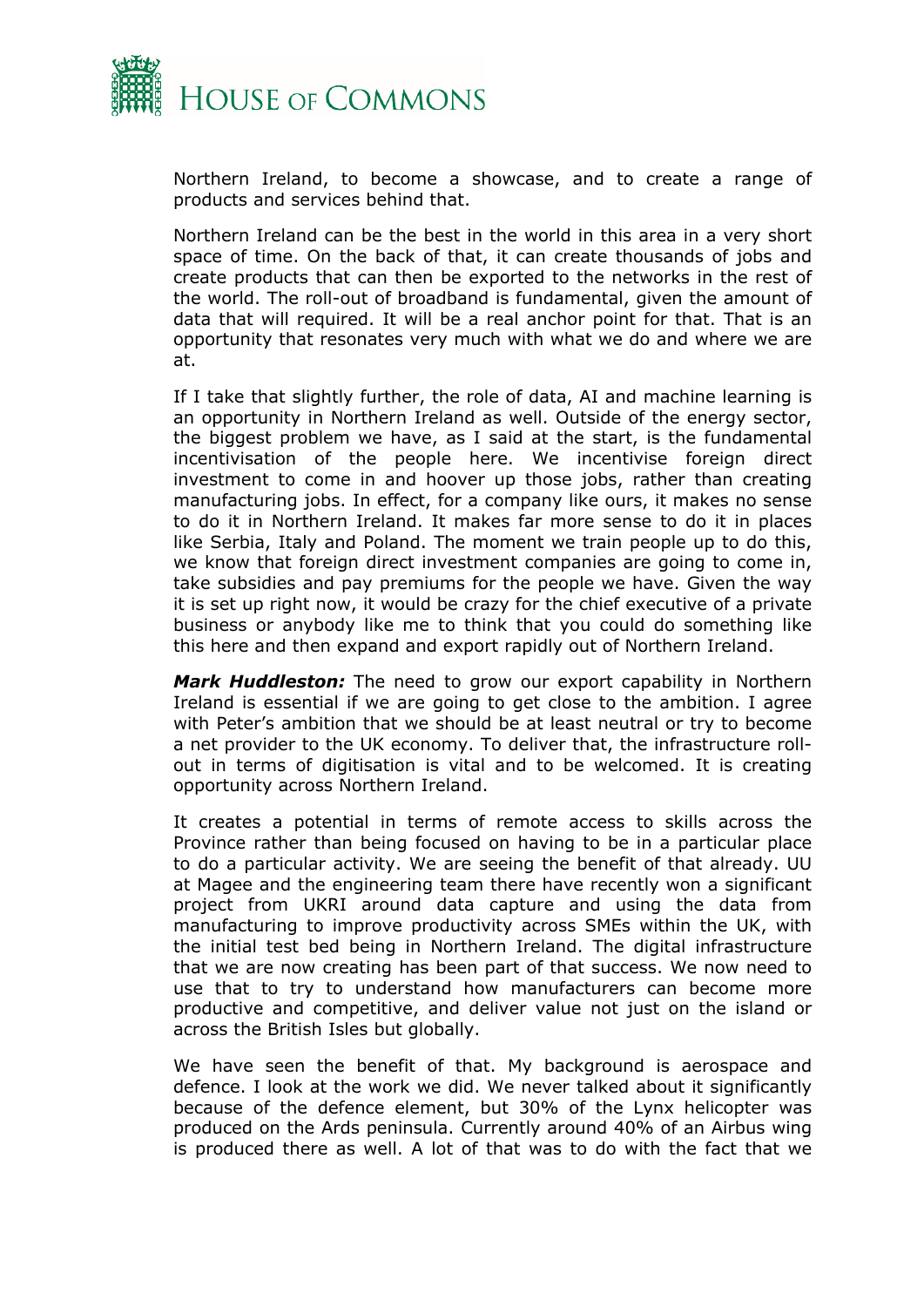

invested in our digital infrastructure early and saw the benefits of that. The roll-out of that across Northern Ireland is vital.

Beyond that, to build on the 10X vision, we are going to have to see a substantial change in how the institutions work together in Northern Ireland. It is a small place. We have two physical universities plus the Open University. We have six FE colleges plus CAFRE. They need to come together in a more cohesive way to deliver for business. If we are going to see the opportunities met, we have to ensure that the likes of what UU Magee has won, what has happened with the nanotech corridor between Dublin and the north-west, and what we see with the life sciences growth in manufacturing within Northern Ireland at the moment, is delivered.

If we look at what is challenging that, it is institutional procrastination, to be blunt about it. We have a significant number of projects from the city and growth deals that are taking far too long to deliver. We need to deliver those now. Process has taken over from outcome.

More specifically, to take the manufacturing sector, we talked about the lack of R&D and innovation investment in Northern Ireland. One of our key manufacturing companies at the moment, Thompson Aero Seating in Portadown, is endeavouring to make a significant investment into innovation and R&D. They are looking to grow their innovation and R&D facility in Banbridge and are struggling to find institutional support for that. That is heavily underwritten by their owners, AVIC Cabin Systems from China. They have asked for some support for the rest of the money. It is going to provide long-term jobs, good work and all of those things Peter just alluded to. We are struggling to find a way forward. Those are the types of things that are frustrating manufacturing and that are going to deliver over the next decade for businesses.

**Peter Cunningham:** I agree with everything Mark has said there. You touched on universities. To support what Mark has said, the way the universities are set up here is fundamentally incorrect. The MaSN cap in terms of Queen's and so forth really does restrict the young people coming out of Northern Ireland. There is a cap on the number of students; there is a cap on the fees they pay. They are actively encouraged to bring in foreign students from China and so forth, who then all leave the moment they are educated. We then actively push over 30% to 40% of our students across the water, most of whom do not come back.

The entry level to Queen's, for example, is very high. We miss a lot of the people who could come out of university and go into the system. To do that, we have to look not just at the type of students but at how the universities are funded, incentivised and, fundamentally, run. We are not getting the numbers of students out. Those students who are coming out are not the ones who want to stay in Northern Ireland.

Q103 **Chair:** Mr Huddleston, you referenced—I took a note of it—"institutional procrastination". Why? Who benefits from institutional procrastination?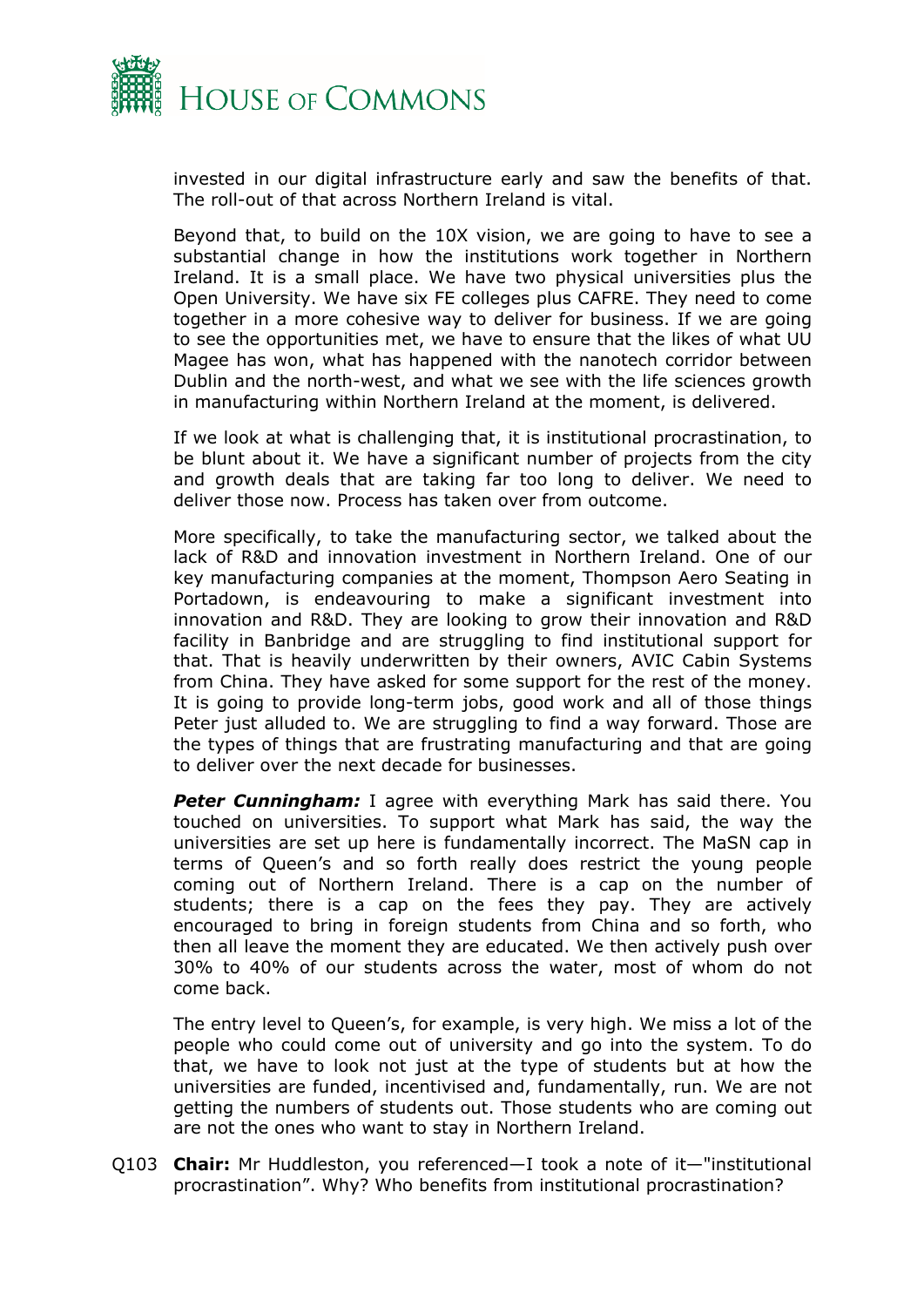

*Mark Huddleston:* Nobody benefits from it.

Q104 **Chair:** To what do you ascribe the procrastination of the institutions?

*Mark Huddleston:* Bluntly, there is a public sector fear that they are going to end up on "The Nolan Show" at 9 o'clock on a Monday morning for doing something that has a wee bit of risk attached to it. There is a deep frustration within manufacturing and within the business community as a whole—

Q105 **Chair:** People are just risk-averse, afraid to move the initiative on, take ownership of something and drive something forward.

*Mark Huddleston:* Yes. In business sometimes we fail—

**Chair:** That is just because of Mr Nolan.

*Mark Huddleston:* That is an easy and blunt way of putting it, but there is an institutional challenge within our civil service and the public sector, in that we look to protect institutions. This goes back to why we are looking to develop east-west connectivity. I know colleagues were here a couple of weeks ago and talked about the lack of catapult engagement in Northern Ireland. We seem to protect ourselves. I have worked closely with, for instance, Be The Business here in the UK. We cannot get Be The Business to be supported to develop and to grow connections in Northern Ireland.

My experience as a business owner in the north-west of England has been around the Liverpool and Manchester regions, where business leadership works in conjunction with metro Mayors to deliver outcomes. We see that in the White Paper on levelling up that is coming out today. We have failed to engage properly and to take that opportunity. As Peter said, we are very insular. We look inward. We are more worried about what is happening in a neighbouring local council area than about what is happening in Manchester, Liverpool, Glasgow, Cardiff or Dublin. We do not look at the bigger picture. Is the Belfast-Dublin economic corridor a risk? Yes, potentially. Is it an opportunity? Yes.

Q106 **Chair:** Both of you have spoken powerfully about that, and it is an observation that we have heard, albeit in a different inquiry. The reservoir of skills, if you will, to instigate projects, drive them forward and deliver them is constrained by definition because of the geography. There are people in GB who have great experience of driving these things forward and working in very close partnership with academia and business. Is enough being done to reach out to them, bring them over to Northern Ireland, second them into the civil service, host webinars and all the rest of it, to try to pick a wider variety of brains? That may act as a way of breaking this deadlock of your institutional procrastination. Is there enough of that going on, if any?

*Mark Huddleston:* In my experience, no. In the work that Mark Nodder and I are doing with the Makers Alliance, we appreciate that, for the first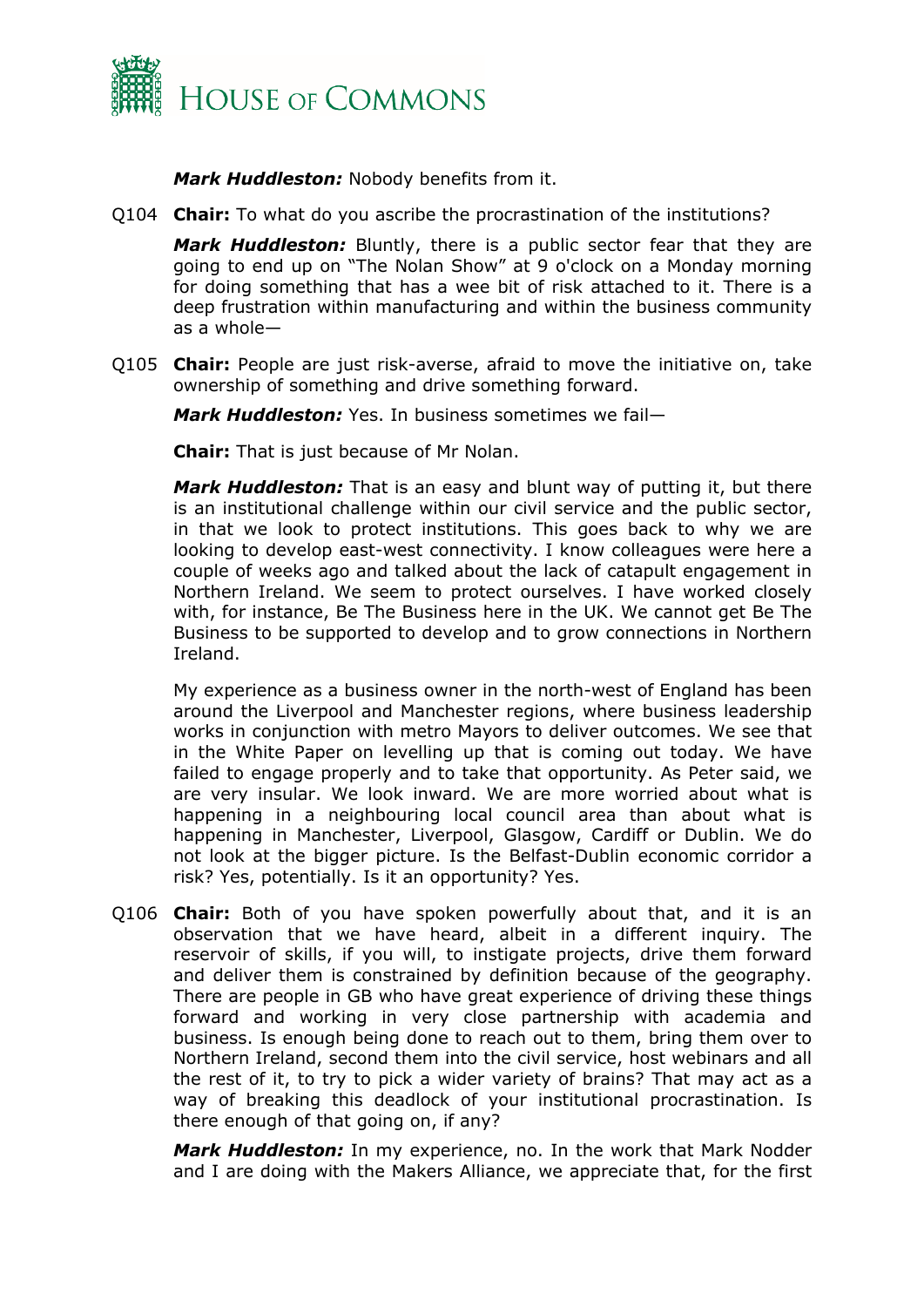

time, alongside what has been done around health innovation, the Department for the Economy and others have reached out and said, "We need to talk to industry directly and get industry input." However, even in our work and our activity, that has been frustrated by proliferation. We have nine Departments; we have 11 district councils. We are constantly trying to marry up the moving feast of sub-regional needs against the overall place. We are a small region; we are a small place within the island and within the UK. We need to do something that is quicker and slicker, and that accepts that we do not know it all and we have to reach out.

The city and growth deals were created at a time when there was no Executive. The universities stepped in. The universities are frustrated that the Executive are now looking to manage the whole thing and governance is becoming an issue. For us as manufacturers sitting outside, the delivery of the Advanced Manufacturing Innovation Centre, CIDRA in the north-west or the innovation centre in Ballymena is now being frustrated by the fact that we have to go through a very slow process to get Department of Finance sign-off at the end and get an outcome that delivers for business.

Q107 **Chair:** We may be surprised by the answer to this question, but, picking up on something you just said then, between Stormont standing or Stormont collapsed, which is better for business and for addressing the issues you are talking about? It would seem to me that you see Stormont as an impediment to progress.

*Mark Huddleston:* I will answer first and then I will let Peter speak. It is not so much Stormont, as in the Assembly, as the process being set above the outcome, and where business is being put by the public sector and those who are supporting that.

Why do we have to wait? What is the issue with pulling the catapult network into Northern Ireland and saying, "We have these city deals around advanced manufacturing and other elements of innovation; we need your support in delivering them. We are not asking you to run them for us, but to work in partnership with us to deliver them," without all the bureaucracy that we are going through and without the multiple business cases leading to a final business case leading to ministerial sign-offs at different levels? That is the process that has been outlined. How the money flows is a challenge: Treasury, DLUHC, Finance, Economy and then into the universities. It is a long, long chain. We can do better than that. You would not tolerate that in business.

**Peter Cunningham:** Mark has answered this well. From my position, on Stormont versus Westminster and stuff like that, I will respectfully decline to comment on that particular point.

Q108 **Chair:** My question was not about Stormont versus Westminster. It was whether Stormont functioning or Stormont in hibernation was better for business. Mr Huddleston seemed to be implying that in actual fact more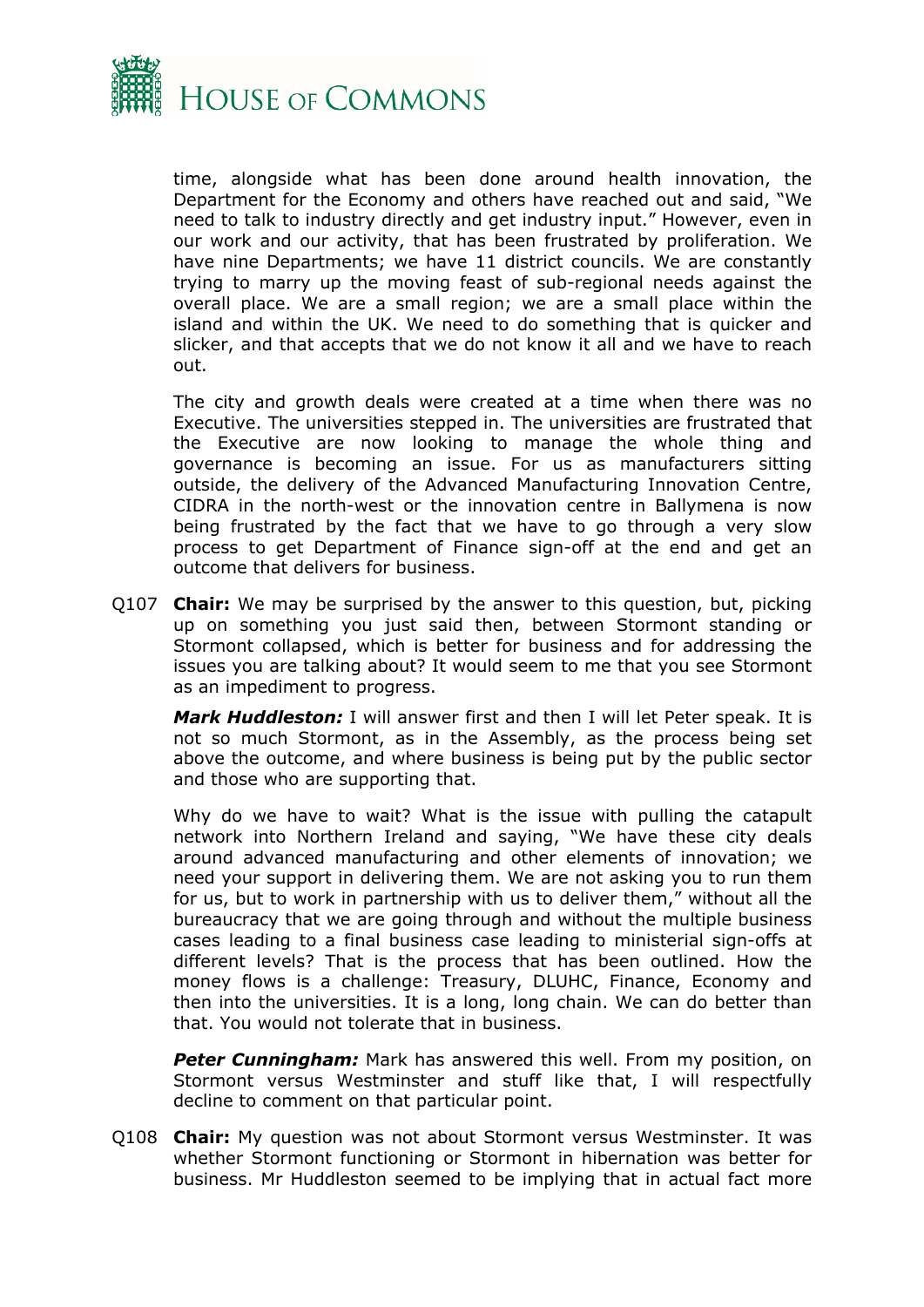

got done when Stormont was not there. Secondly, he started to speak about how, when Stormont gets back up and running, it retakes ownership of some things over which it has competence and then rewrites things, and therefore progress that was timetabled is not made as people review terms of reference and the like. That seemed to be what he was saying.

**Peter Cunningham:** Yes, 100%. Again, I will slightly sidestep Stormont and its involvement, and so forth. There are people who are better placed to comment than I. However, there is a real situation at the root of the problem in Northern Ireland. Northern Ireland has a very high percentage of its population in the civil service, much higher than anywhere else in the UK. When you take in the number of associated companies that derive over 80% of their income from the civil service—most are not directly employed, but indirectly employed—it is a staggering amount. I have some statistics here, which are in the report I have here: 89% of businesses are microbusinesses, with less than 10 people. There is such a small number of them that manufacture.

The very root of the problem in Northern Ireland is risk. Business is about risk; business is about failure. Our business is not built on success; our business is built on failure: the failures we have had, understanding why we failed and having the ability to get back up again. One of the things that I am most proud of is that my father made mistakes, but he was able to get back up again and so forth. That is how businesses are made.

In Northern Ireland, we have a fundamental problem. For every decision that needs to be made in manufacturing, or anything else that requires it, an almost insurmountable amount of bureaucracy has to be overcome. People in certain positions need to have every point justified to make sure you must not fail. The cost of failure in Northern Ireland is far too high. The bar is too high. Businesses like ours fail every day. Risk is part of business. Risk is associated with growth, but it is actively discouraged.

Q109 **Scott Benton:** The UK Government have introduced a plethora of new funding streams. We have the levelling-up fund, the community renewal fund, the shared prosperity fund etc. In the main, those schemes are administered by the UK Government directly rather than involving any local decision makers in Northern Ireland.

I have two questions following on from that and I will ask Mr Huddleston to come in first. First, how successfully have those different funding streams been administered? Secondly, do those adhere to or align with the strategic economic objectives of the Northern Ireland Assembly?

*Mark Huddleston:* The funding for some businesses in Northern Ireland has been very good. I would go back to Peter's point: we are a microbusiness economy. It can be quite challenging. Even some of those microbusinesses have been very good at engaging with BEIS, UKRI and others around the funding streams that are available, as well as with the catapult network.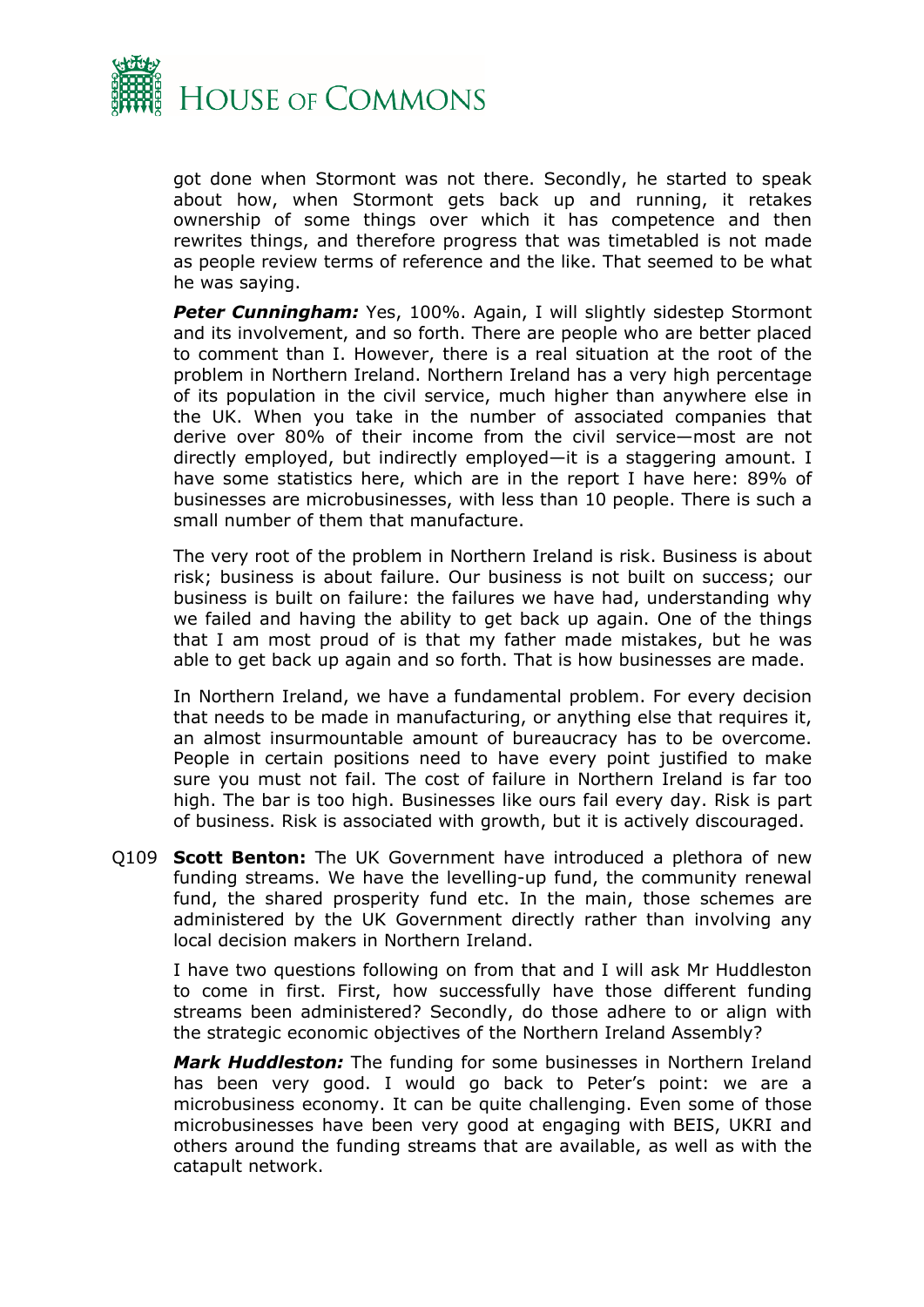

We had only 13 applications to the community renewal fund from Northern Ireland, of which 11 were successful. None was linked to business outcomes; they were to do with direct community renewal. Yet we believe, and we have been articulating to the councils, as manufacturers, that community renewal also involves good work and developing the capability of our business community. We have a very proliferated response in terms of who is acquiring what funding at the moment. The shared prosperity fund is still vague to Northern Ireland in terms of what it will or will not deliver. Whether today's White Paper helps that understanding I do not know.

We lack a strong underpinning policy that then engages across the UK and potentially across the island. We also have the all-Ireland fund that the Taoiseach is running out of Dublin as well. We have a number of avenues that could potentially act as a win-win for Northern Ireland. I look back to Andy Haldane's paper last year about the Industrial Strategy Council. To the earlier questions about where we need to co-ordinate our response, we have an issue about the scale and longevity of investments. We are seeing pots of money appear and then disappear or be changed. The initial feeling about the levelling-up White Paper—I agree with those who have commented already on the initial pieces of it—is that it is a good start, but it is well short of funds. There is not the level of money needed to support the regions.

I also concur with Peter's point that, in Northern Ireland, we have a level of funding that is so heavily proliferated that we are not getting the best value for it. If the audit office or others were to look at it, I am sure they would say we are wasting funds rather than actually delivering. We are very poor at collaborating in Northern Ireland. If somebody has a bright green tractor, the farmer in the next field wants a bright red tractor. It is the same in manufacturing. We need to work more closely together as a sector.

Northern Ireland is an attractive place to live. We have pretty much cracked that: it is a good place to live. On universities, we have touched on the MaSN. That has an equal impact on FE as it has on HE. Our universities are strong, but can they be stronger in terms of the spin-out activity, what happens there and how they use the funding that is available to them? Yes, potentially.

We have talked about digital infrastructure. That has been well funded, but our transport infrastructure is still well short in terms of road and rail infrastructure, if we compare that to the north-west of England or the Glasgow city region. We are a more dispersed population, so our road and rail infrastructure should be much stronger. We have also failed miserably on the skills front.

If we are looking for a strategy and a policy, we need to build it around those six points. We need to engage more widely with the UK activity and influence it. We need to spend more time being aware that a single voice,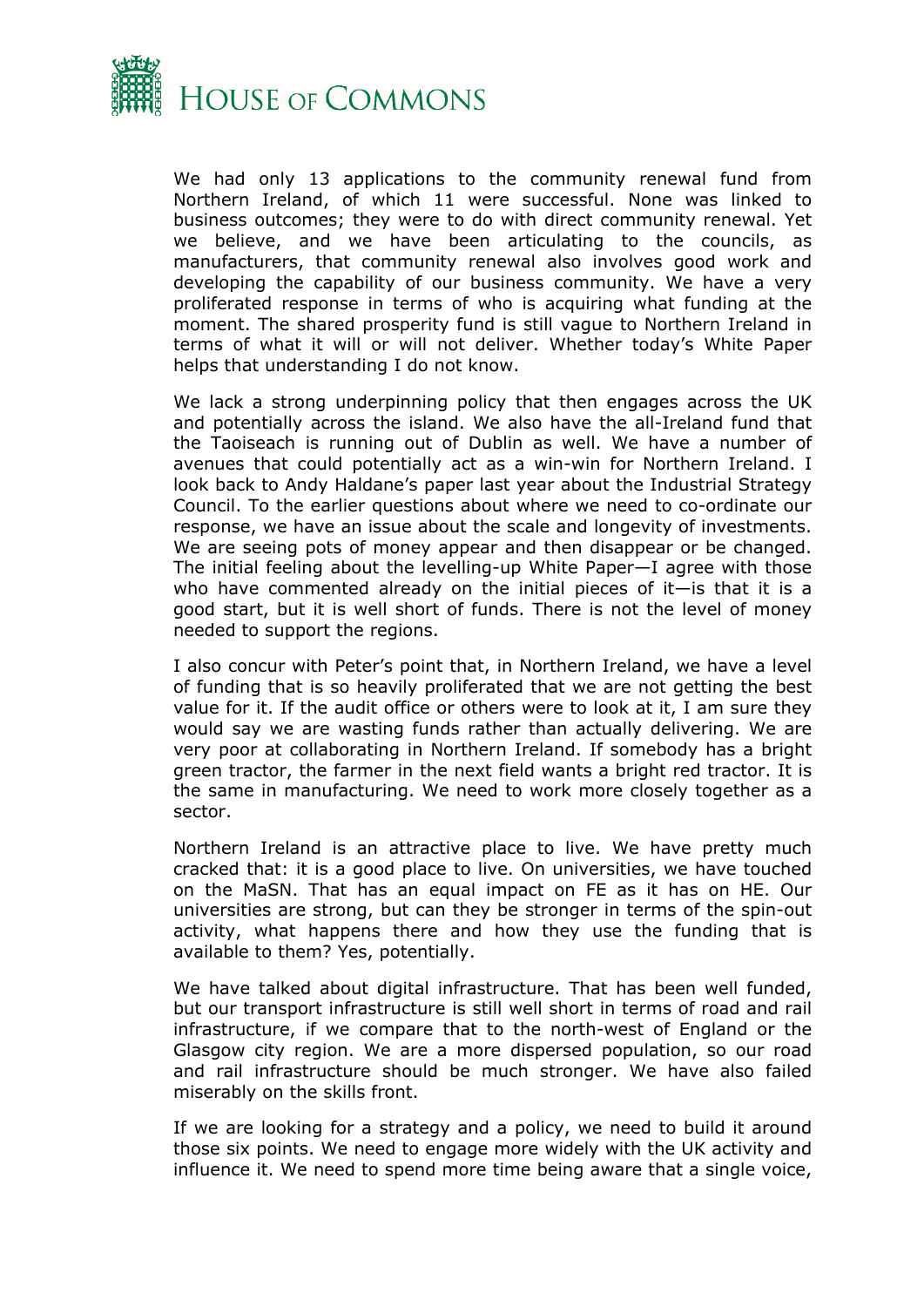

as has come from Steve Rotheram, Andy Burnham or Andy Street, has produced a lot more of what is in the White Paper than has come out of the proliferated response from the Executive and Northern Ireland. Business is losing out as a result of that, and therefore our communities are losing out in Northern Ireland.

Q110 **Scott Benton:** I will come back to you on a couple of those points in a second. Mr Cunningham, do you have anything to add more broadly in terms of the disbursement of funding and whether the key strategic objectives of the Executive in Northern Ireland are being met by those UK Government funding pots?

**Peter Cunningham:** I do not have much more to add. Mark answered the question very articulately. Going back to my previous point about risk, the Northern Ireland Statistics and Research Agency report that I referred to earlier clearly states that, overwhelmingly, too few companies are prepared to export. Ultimately, it is an inward-looking economy. The reason for that is the lack of appetite for risk.

What we are looking for is a funding mechanism that allows businesses to take risks. As the CEO of a business that is spread around the globe, I can tell you that, if we were to encourage exporting from Northern Ireland with manufacturing jobs based in Northern Ireland, the processes and the funding mechanisms that we have had to date are not sufficient, or anything like it, to overcome the inertia that is there and for us to take those chances and risks, which allow us to create products for export.

For smaller businesses than ours, we see this all the time in our supply chain. There are some very, very good businesses. We have a lot of talented businesses around us. Whenever we approach them and say, "We have an opportunity to do this," almost unanimously they say, "Why would I do that?" It comes down to cash flow. For people who live in this world, first and foremost it is about cash and paying the bills. The way these things are set up at the moment does not really take that into account. The payment profile almost works against the risk profile. Why take the risk when you might get the money after a period of time but the actual working cash is required up front? From my perspective, the mechanics of it are just not set up correctly at all.

Q111 **Scott Benton:** Turning to the city deals specifically, I have two points. In your previous answer, Mr Huddleston, you spoke about the skills agenda being absolutely essential. Skills are very much embedded into what the city deals are trying to achieve, along with innovation, employability etc. I have two sub-questions, really.

First, how effective will the city deals be in encouraging local investment? Secondly, are the city deals there to match the needs of industry in terms of the skills agenda and to plug those gaps particularly? How can you see the city deals supplementing the deliverability of the skills agenda and plugging those gaps?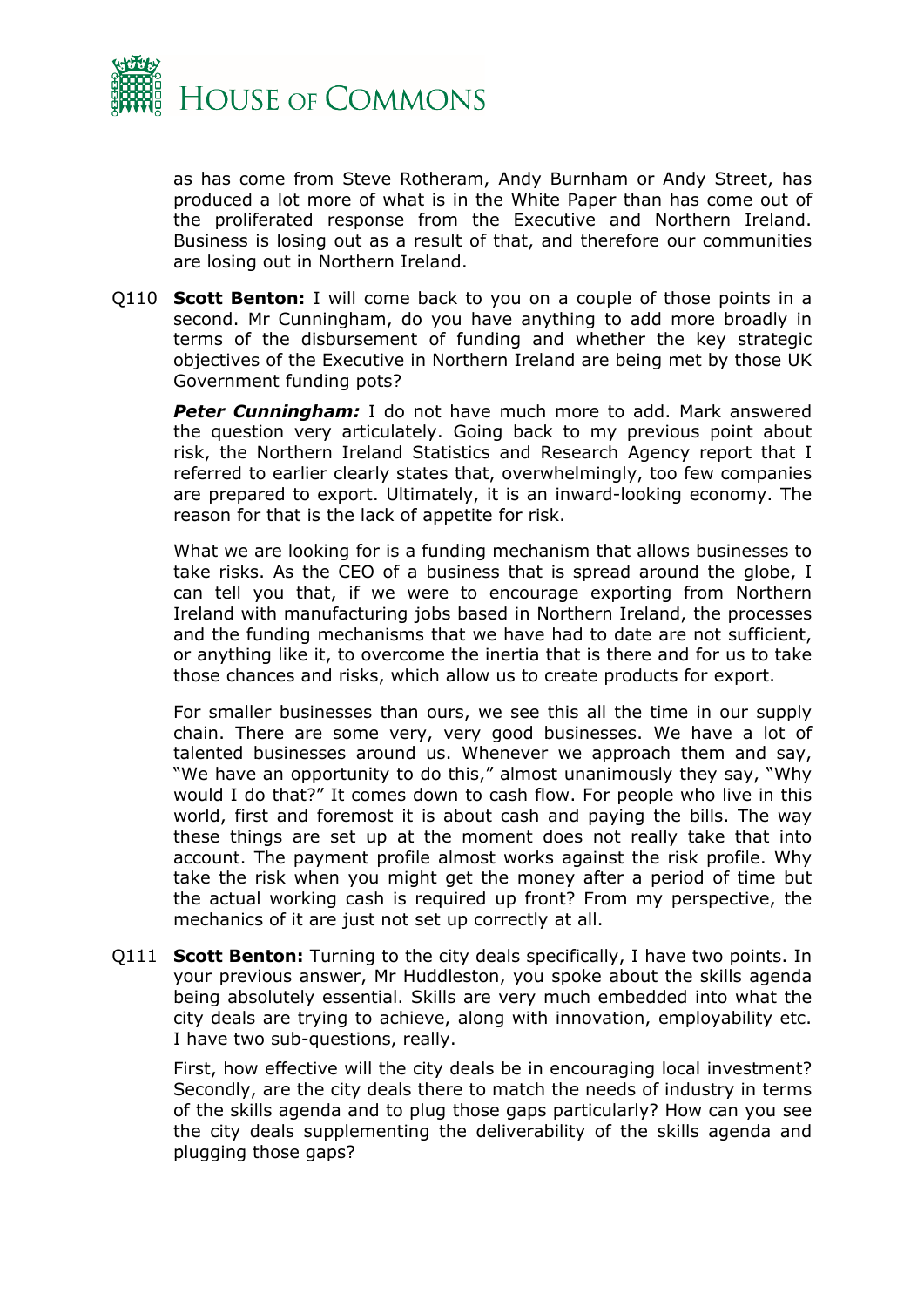

*Mark Huddleston:* From the work my colleague Mark Nodder and I have done so far on city deals, we see them as a great opportunity. We have already given that feedback on a number of the projects and opportunities, and we are actively engaged in supporting those. We also see significant gaps. The first is around the governance of those and how we are going to manage them, to answer both of the questions you raise there. Do they deliver the needs of industry? Are they properly listening and engaged with the needs of industry across Northern Ireland, not just in the element of the city region that they are looking at?

We have—again, this is a failure—four or potentially five city region deals for Northern Ireland. We really only needed one for the whole of the region. The politics or anything else behind that does not really matter. We now have them, so we have to live with them. How do we build between the dichotomy of universities that are really focused on research at TRL 1, 2 and 3 and businesses that genuinely want to be working at levels 7, 8 and 9, while finding a way of meeting in the middle around innovation at levels 4, 5 and 6?

There is a lot of work still to be done there. We have lessons to learn in Northern Ireland. We have the Northern Ireland Advanced Composites and Engineering Centre in Belfast at Queen's Island, which has elements of great success in it, such as the A220 wing, but it has sat empty for quite a period of time in terms of its broader application across the opportunities around composites. There is a lot of work being done to reenergise that. What is important is that it is now linking with the National Composites Centre in Bristol. We now see it engaging with the catapult network and partnering with the NCC through the High Value Manufacturing Catapult. That is going to be how we make these other projects successful: by linking them and engaging them with those other activities across the UK so they are not stand-alone institutions.

To answer the skills part, that is probably the most difficult piece. All the city deal projects talk about the importance of skills and how we build them. First, we have to create a pipeline that delivers, but, as Peter has kept articulating, we have to deliver the skills that the industry actually needs, and not just research activity and associated support. How do we strike the balance between having a lot of academics doing academic research and the applied elements of that? There is a long way to go on that. If we do not get that right, these will become white elephants. There will be significant investment, but when Treasury comes looking for its return, which is what Peter has rightly articulated, it will not be there, and therefore other activities will struggle to progress. We have a lot of work to do. We can do it if we get regional co-ordination, work together as an entity rather than as individuals, and start to build some cohesive thinking.

A strong programme for Government and a link to some strong policy decisions by the new Executive would help that. We have to assume that we get political stability coming out of the Assembly election. Otherwise,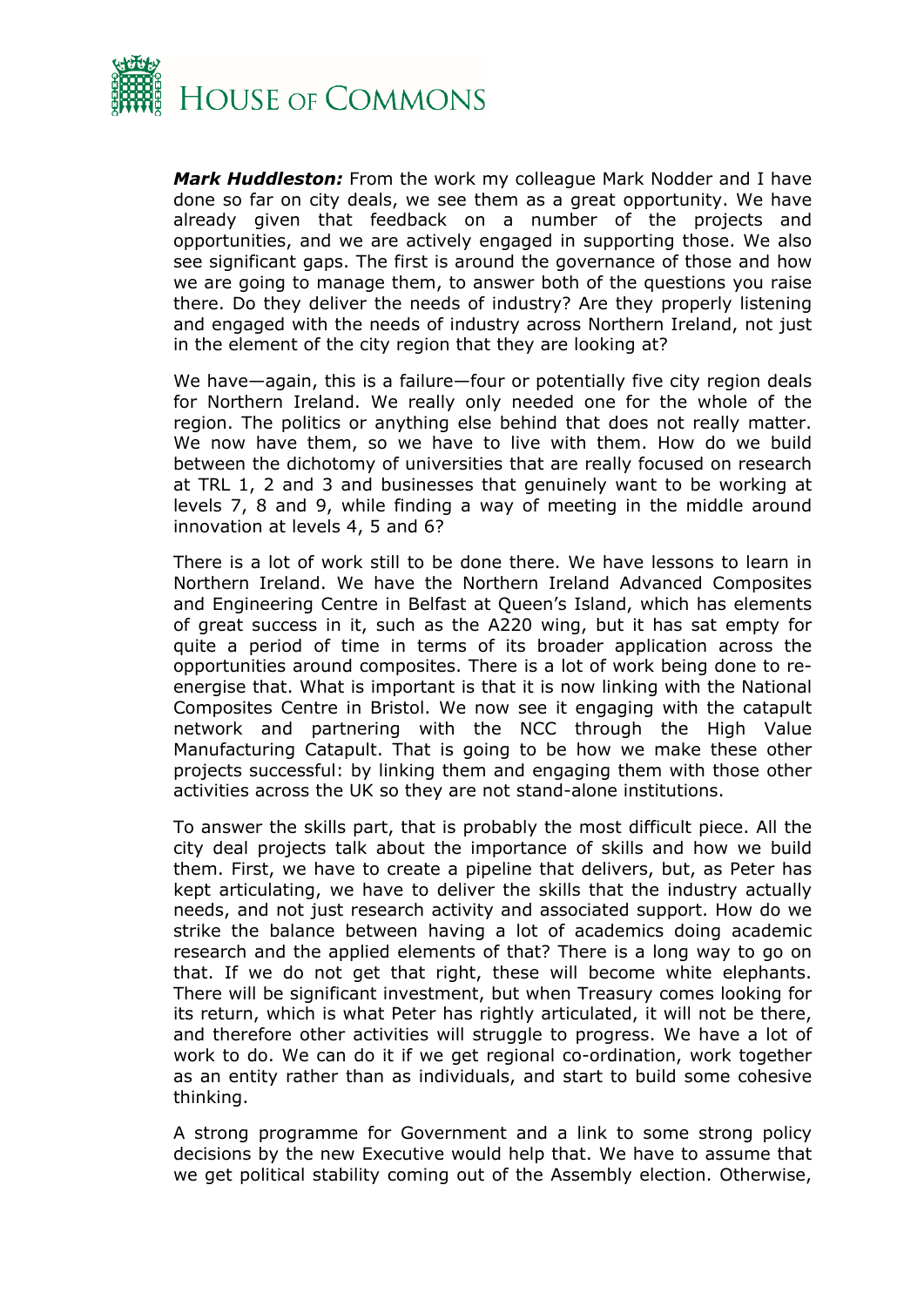

business is going to have to bypass the Northern Ireland structures and work directly with the catapults and try to find a way of engaging. That is difficult to do because, as Peter has alluded to, we are a small microeconomy. For a lot of businesses, that is a challenge.

**Scott Benton:** Thank you. That is very helpful. Mr Cunningham, do you have anything to add in relation to that?

**Peter Cunningham:** No, not much. Mark has answered that very well. Again, as an example of how we have gone around the system, we are working very closely with NIE Networks. They have had a skills gap that they are trying to fill, so we are working very closely together. We are trying, between us, to identify a number of the skillset gaps that are there. The two companies are working together to look at this and ask, "How can we best work together to try to meet the requirements there?"

That is almost independent of any other external force. The boss of NIE and I are working together and saying, "Let us try to identify four or five different skillsets." There are massive gaps here that need to be filled. The lack of co-ordinated thinking outside of the business area means we almost have to jump in ahead and solve the problem ourselves. We are seeing that right across Northern Ireland.

Having travelled to China and places like that for the majority of my working life, you witness parts of the world where they get united around a certain common goal and you see the things that can be done. Given Northern Ireland's low population density and its high-quality education system, we have the opportunity to do some things really, really well, if we get focused and we get the right level of funding and Government support. Importantly, we cannot be good at everything. We have to choose what Northern Ireland should try to be good at and what products and services we should be manufacturing around.

When you see areas of the globe that have really been transformed—I could name five or six of them—where the Government, business and the appetite for capital have been brought together, all of a sudden it is transformational. I believe that Northern Ireland has the opportunity. The funding is already there. We just need to make sure we have a united vision and strategy that is joined up. We also have to remember that we cannot be good at everything. We need to identify, first of all, what we want to be good at, and then the skills gaps to get us there. Let us fund it properly and let us not be afraid to take the risks, because you learn the most from failing and getting back up again. In Northern Ireland, we are fundamentally afraid to fail.

Q112 **Chair:** Can we turn to foreign direct investment, gentlemen? You have spoken a lot about growing home-grown businesses and so forth. Very often focus will go on to FDI. I wonder if you could talk about what you would like to see with regards to the balance of emphasis in meeting that twin challenge of growing what exists currently while trying to attract inward investment. What might be the two or three key messages to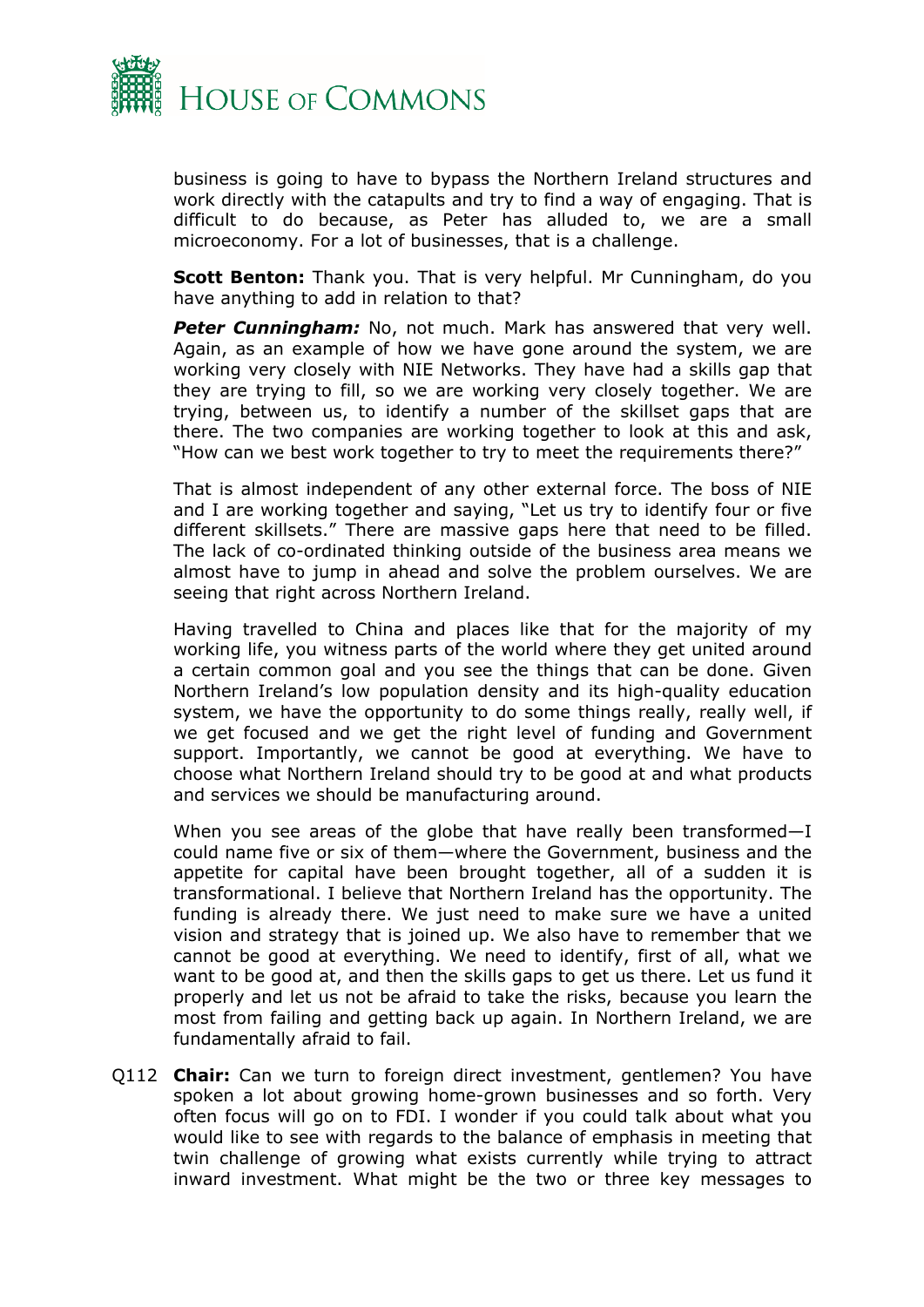

foreign inward investors to attract them to Northern Ireland?

**Peter Cunningham:** Maybe I could answer this one. When you go around the world getting companies to invest in Northern Ireland, Northern Ireland has a chequered history. Being, as I say, a child of the Troubles and growing up beside one of the biggest army barracks in Northern Ireland, the history of Northern Ireland carries all sorts of connotations with it.

The fact is that Northern Ireland is a very nice place to live. It is our home; I love it. Mark is the same. It is a great place. We have lovely countryside; the schools are free or very cheap; we provide a very good education system. When people come and see it, they like it. The people are pleasant and so forth. It is not actually a difficult place to sell, for a start, when people get over there. They also enjoy the traditional craic. Foreign businesses and people like being in Northern Ireland. That is a really positive thing.

It is good for Northern Ireland to have banner companies coming in. It is great for companies like ours, because you learn from them; you feed off them; you get skillsets; you do collaborations and so forth. I very much encourage that, but they must be the correct types of businesses. We cannot just be targeting the foreign direct investment strategies around trying to get jobs in IT, the banking sector or law firms and so forth. They are prepared to pay a premium to suck up our best talent, but they do not create any further wealth.

In manufacturing jobs, for every engineer who works in an engineering business that creates products, up to 10 other people have jobs. We have to understand that a manufacturing engineering job, whether it is through foreign direct investment or in an indigenous business, is very different to an IT job that has no manufacturing associated with it. If Northern Ireland can separate those two things out and incentivise companies correctly, it would have a marked effect on Northern Ireland in a very quick fashion.

I have spent a lot of time in the US over the last few years. Northern Ireland is held in very high regard. Our people are very good at business over there. When people in the US come over here, they enjoy doing business in Northern Ireland. It comes down to one word: trust. People in Northern Ireland who do business have a high work ethic; they are easy to trust; the businesses are trustworthy. We are made for export. We need a mixture of foreign direct investment targeted at the right companies and the right jobs, working together with indigenous businesses with the right level of capital and the right risk profile, and with the universities set up in the correct way to fund the skills gaps that have been identified.

Strangely enough, I do not believe it is that difficult. I do believe it needs a lot of courage, cohesive thinking and a united vision. If you look at the data, I do not believe it is that difficult, strangely.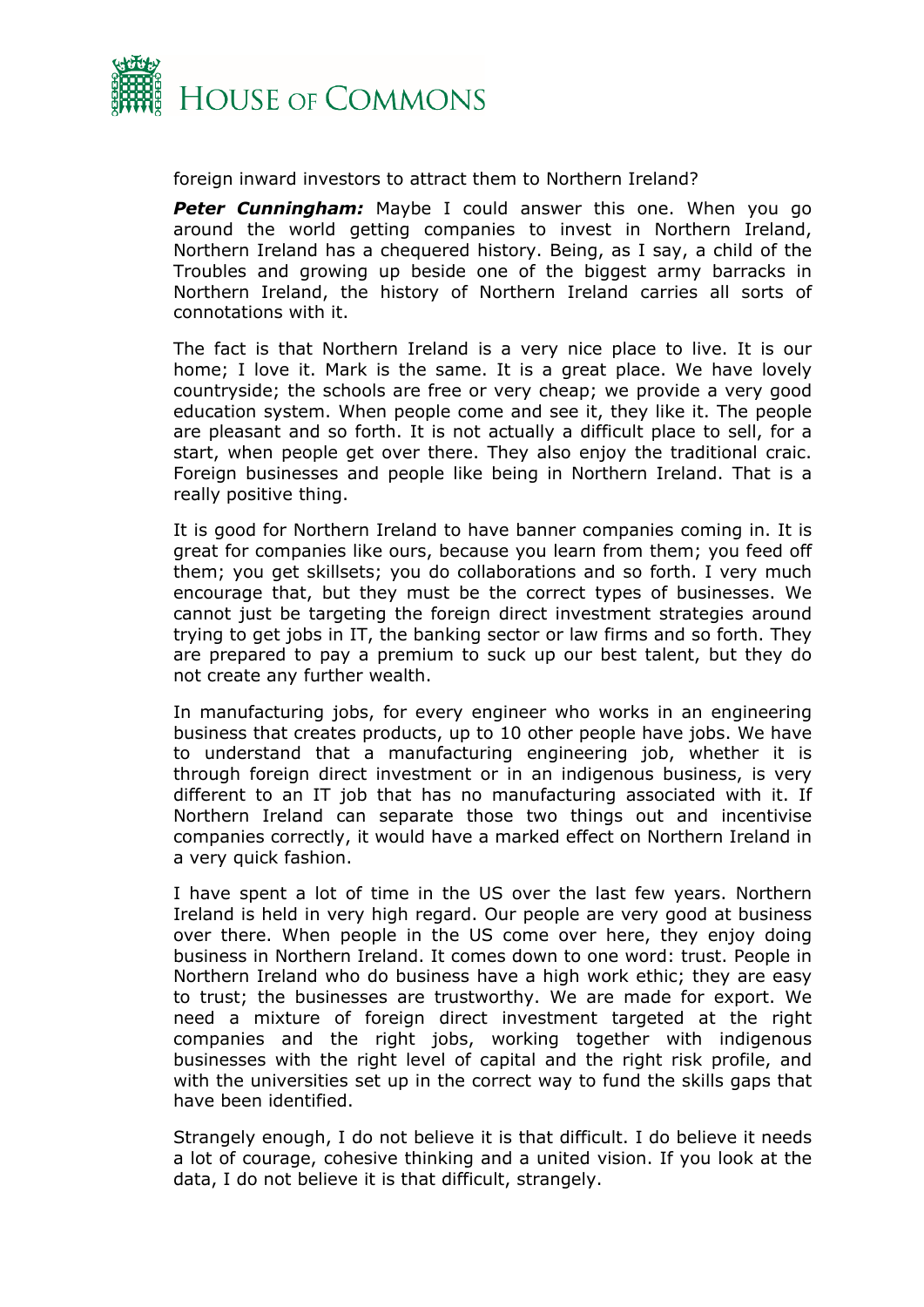

*Mark Huddleston:* There is a conundrum here. FDI has delivered. Having those banner companies is interesting to Northern Ireland and has certainly played its part in the rejuvenation of areas like the Titanic Quarter in Belfast. However, it has had an indirect consequence, as Peter has articulated, for our indigenous businesses. That is now undermining our opportunities for growth and how we scale.

As indigenous businesses, we need to invest in our leadership. Not every leader is as articulate or as visionary as Peter. I have been fortunate. I believe my father was one of those people who had a vision and delivered in terms of manufacturing for Northern Ireland. He was outward-looking and he recognised that export was the way forward there. We had to, because aerospace is a genuinely global sector.

However, to address the issue of how we move forward around FDI, FDI plays its part in a number of ways. We need to strike a balance now. This goes to the heart of the future programme for Government and the lack of underpinning policy. What is the policy? Is it about job announcements or about delivering good work? Whether we look at that in terms of what is deemed to be fair work in Scotland or what is being done around levelling across the UK, as a place, as Northern Ireland, we need to ask, "What is it that we actually value? What do we value in terms of our communities, social inclusion, social mobility and delivering for the people?" It is wrong to create this false pretence that lots of jobs coming from FDI is going to create long-term wealth, because it is not. There is going to be a level of portability with that investment, which is not seen particularly within the manufacturing sector.

A lot of our manufacturing sector is indigenous; it does not come from FDI. Where we have had FDI in manufacturing, on the whole it has left Northern Ireland. There are a few exceptions such as Seagate, but Michelin and Gallagher have left Northern Ireland. We have seen the likes of Bombardier sell to Spirit. We have moved from being an original equipment manufacturer of aircraft to being a key supplier within the aircraft supply chain.

How do we move forward? As Peter has articulated, it is going to require some change in thinking. How do we help our indigenous businesses grow? How do we create the ambition for those 10 to 20-person microbusinesses to grow to 50 to 100 people and deliver an export? We are going to have to consider how our local businesses are actively supported to grow and potentially do what the likes of Kainos, Almac and others have done, which is to bring talent in by acquiring other facilities and growing as a global network.

It cannot be just about creating jobs and it cannot just be about one particular sector. Peter is right: we cannot be good at everything. We have to focus on certain activities. We have a long history in agri-tech and agri-food, which is closely linked to manufacturing. Moy Park would be a key agri-food business. It is also a manufacturer; it just happens to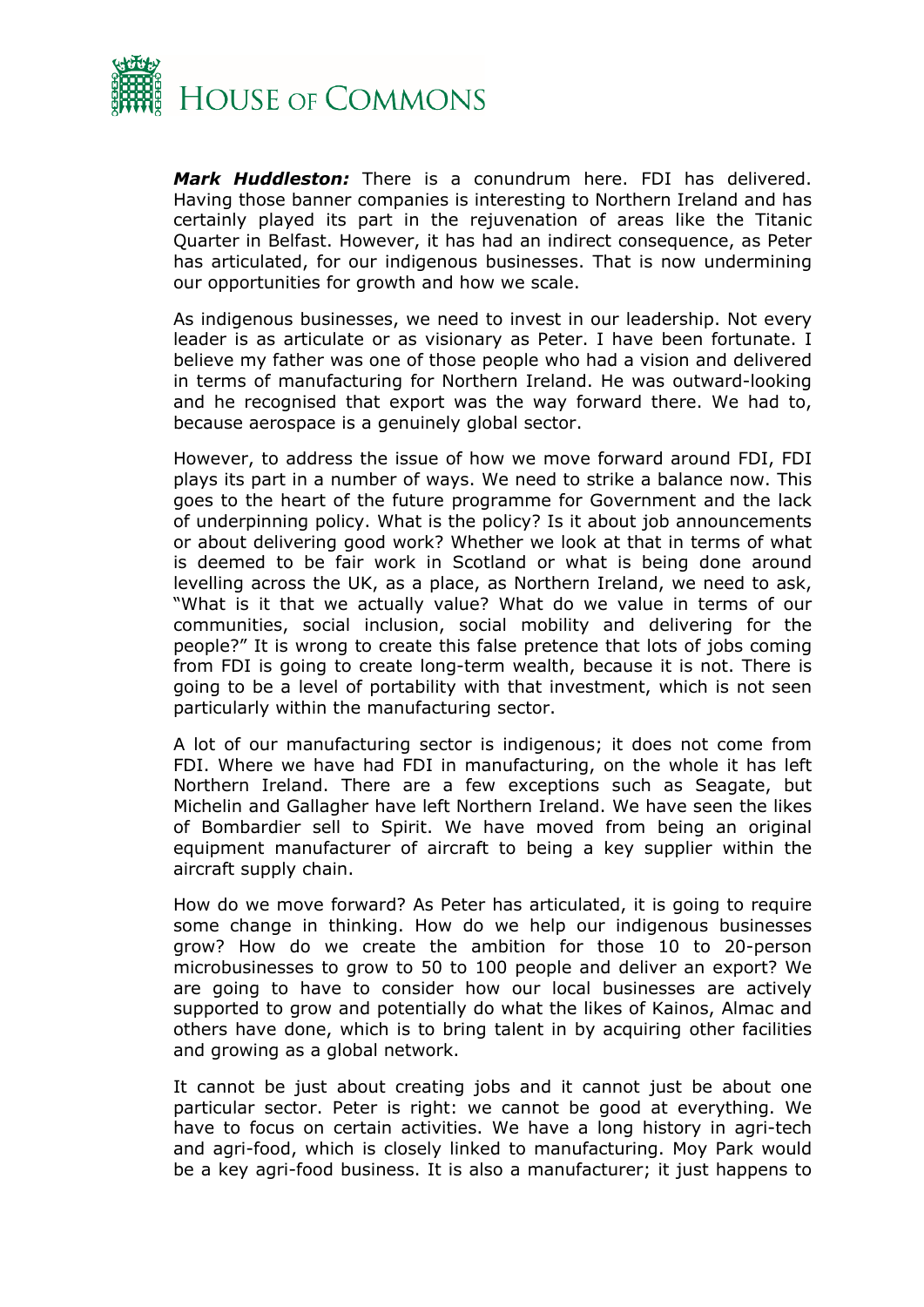

manufacture chicken products. How do we ensure those businesses, which have a long history and deep roots in Northern Ireland, are sustained? Those are the businesses that reach deep into their communities. The impact of Moy Park withdrawing activity from Ballymena, Ballymoney and around that area is deep and hard, and the same with the loss of Michelin and Gallagher from that area. Business in mid-Ulster, for instance around the crushing and screening industry, is growing. That activity is blossoming. We now need to ensure that those businesses can continue to grow without seeing a disparity in support between what is happening in mid-Ulster and what is happening, say, around Belfast with the digital and tech sector.

We have to find a way for both to co-exist. The way we are going to do that is by changing our education and skills system to ensure we retain our people and bring people through. We continue to lose people from Northern Ireland, but we also continue to fail an element of our community and add people to the long-term unemployed and NEET. We have failed to properly engage with our neurodiverse community and, particularly, to get them into the tech sector and engineering, where they are highly creative. The fact that 70% of deaf people in Northern Ireland end up long-term unemployed is a damning statistic about where we are as a place.

To a point that Peter raised earlier, there is real opportunity for FDI and local business to engage properly in something like decarbonisation. The opportunity there is huge. That is where we can benefit from the catapult network and wider UK activity, as well as the local strengths of companies like Balcas in Enniskillen, Catagen in Belfast and others that are working in that area already. How do we bring offshore renewables, energy systems and the connected places network together to help in terms of public good and the outcome around EV and other opportunities there? The Compound Semiconductor Applications Catapult and the High Value Manufacturing Catapult will help tech scale up in Northern Ireland.

The UK is probably not short of them as a whole, but we have three natural resources in abundance in Northern Ireland: wind, water and wood. Let us use them properly. We have one of the largest renewables businesses in terms of wind generation, which cannot get planning and approval to build enough onshore or offshore renewables opportunities in Northern Ireland. We can be completely self-sustaining in terms of electricity production, if we have the right way forward there.

Q113 **Claire Hanna:** In terms of foreign direct investment, it appears, at the non-expert level, that the south has been getting it right for decades, in terms of both attracting the jobs and then the investment in skills and infrastructure. Somebody described that concept of overspill catalysing indigenous development and harnessing the knowledge and so on that is coming in to grow business locally. How best should we try to replicate that in terms of making the best of what is on offer, while availing ourselves of the opportunities for the north-south and all-Ireland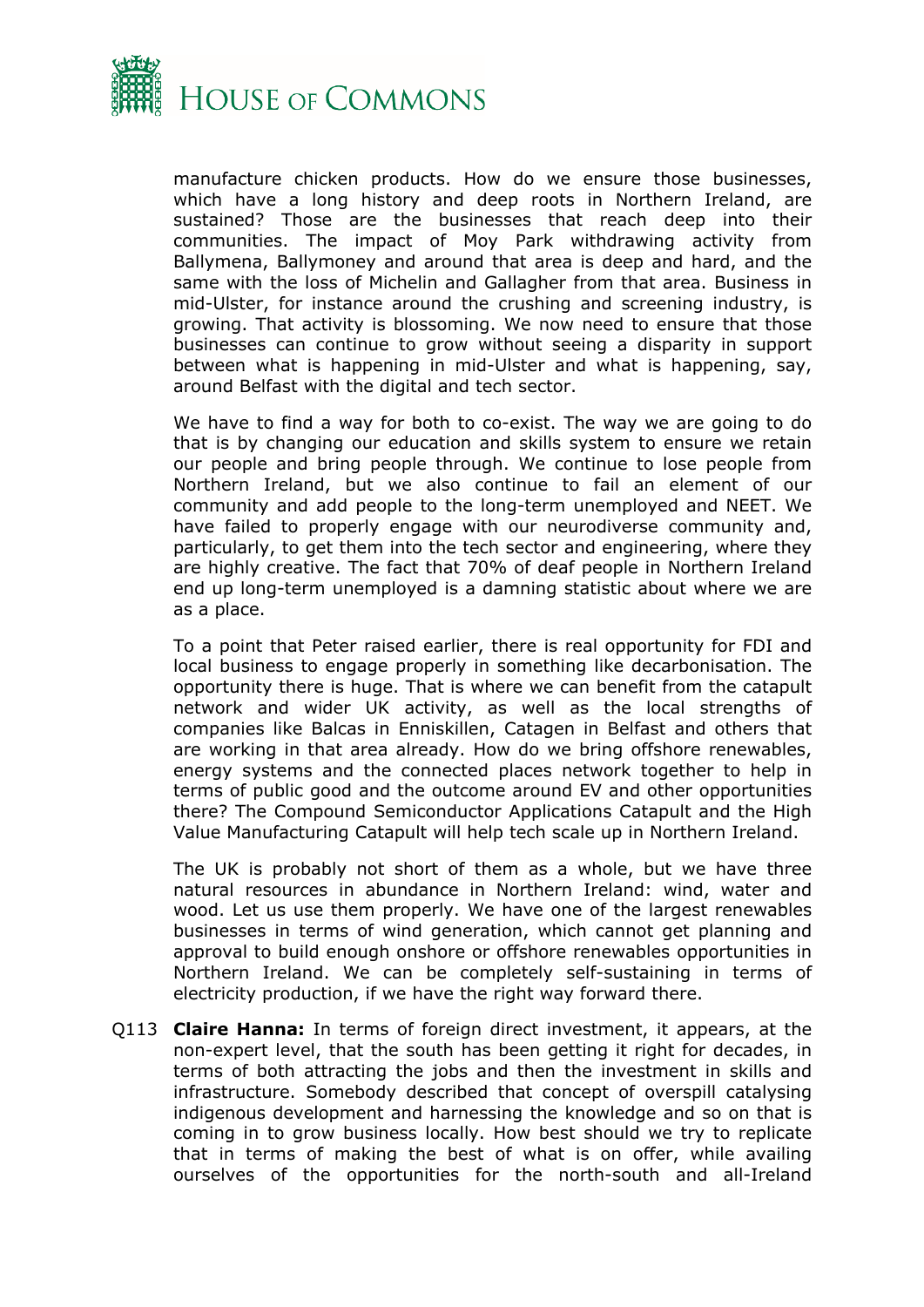

economy to try to tap into what is already successfully and sustainably happening?

*Mark Huddleston:* The investment in our nearest neighbour has been predominantly outside of manufacturing. There is a lot of activity happening at the moment to try to address that. We could see spillover. It is frustrating, for instance, that our largest life sciences manufacturing business, Almac, has to find a lot of its technicians in Galway rather than being able to use Southern Regional College to deliver those.

There are a couple of key lessons to learn. One is the co-ordination of funding and the collaboration in the funding structures in the south, and I would say the same about Scotland. That plays a lot to the political will in terms of how that is applied. The second thing is the nature and the longevity of the activity. It is not about a cycle of pilot programmes and initiatives that either fall over or are not delivering on business needs and hearing the voice of business.

If I take off my Makers Alliance hat and put on my Northern Ireland Skills Council hat, I am the vice-chair of the Northern Ireland Skills Council. I and Jackie Henry, a senior partner in the UK in Deloitte who chairs that body, have met with Paul Healy, the chief executive of Skillnet in the south, and have spent a lot of time looking at how the Irish National Skills Council, Skillnet and its partners across the island deliver skills for the Republic of Ireland. That has been done over a 25-year period. Skillnet was created in 1998 as an answer to the Celtic Tiger. There is a surplus in the Irish skills fund, which is roughly equivalent to the apprenticeship levy. The organisation is well funded; it is able to deliver on skills. Yes, it has evolved and it is not perfect, but it has taken a consistent approach for 25 years, where we have seen bits of things done, and elements of activity happen and then drop off. We have failed to do that.

It is the same in Scotland with Skills Development Scotland. We sit as this odd bod where we keep trying an initiative; we keep trying a programme. We need something that, as Peter said, we can coalesce around and say, "That is what we are going to do," and then deliver it.

*Peter Cunningham:* Mark has answered that very well. From my perspective, the strange thing is that Invest Northern Ireland, as a Government body, has some tremendous people working there. For example, Steven Harper, who sells Northern Ireland to foreign direct investors, does a fantastic job. He is excellent at putting Northern Ireland's best foot forward. He and his team should be celebrated for that.

As for the way the south does it, I have been in the US and witnessed the full force of the idea down south. They almost remove all the hurdles once they have identified a target. They understand which companies they want to go after. They use political will in the US. When they find a company, they identify all the hurdles that could perhaps be put up in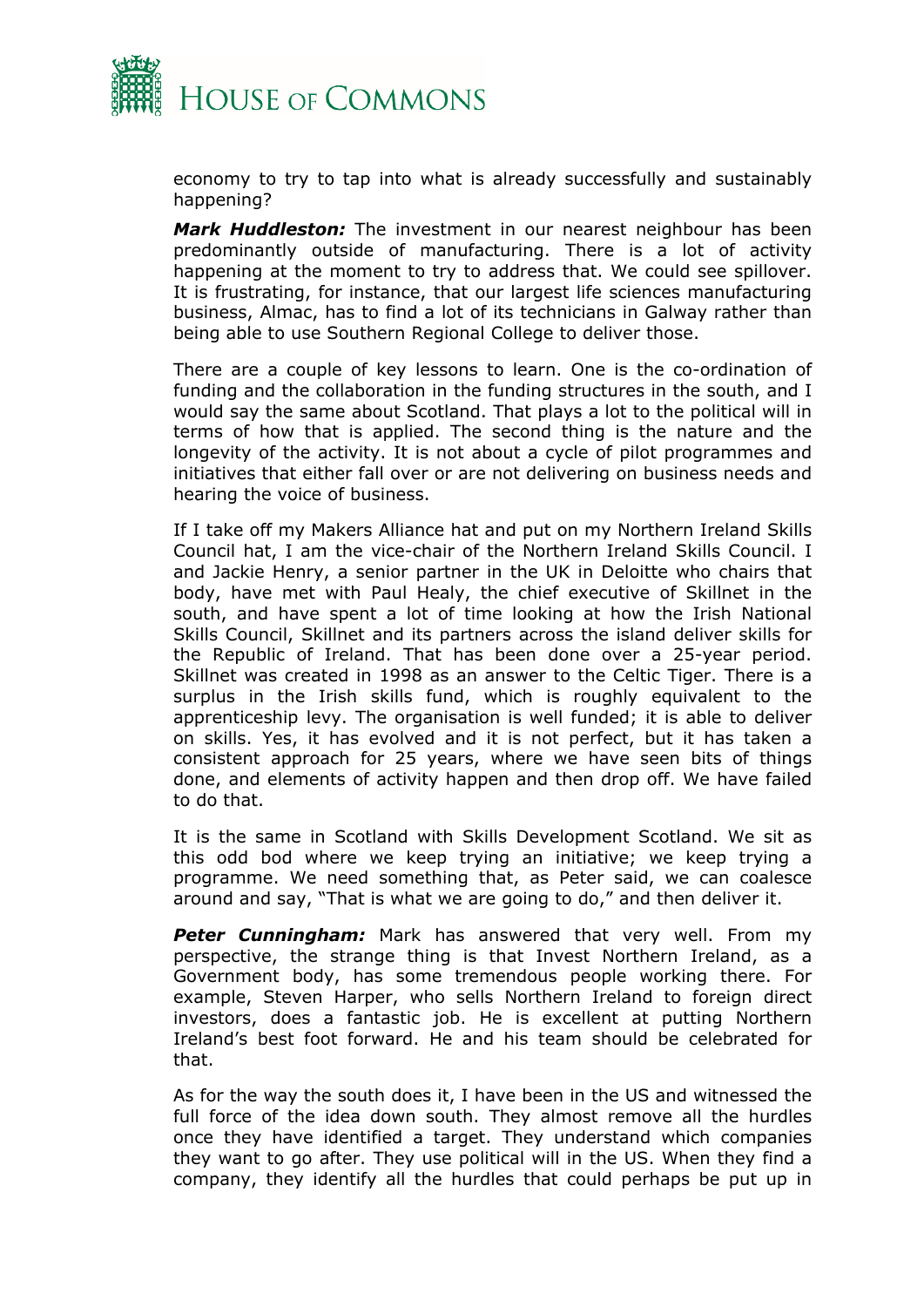

front of them, and they take time and thought to knock those down in advance.

The difference is that they are very clear about the impact of the certain type of jobs that they are going after here. Perhaps in our case, it is not quite at the point when any job will do, but it is about getting jobs in. If there were a more focused approach perhaps on fewer businesses, and if the same resource could be spent on targeting those businesses in a more creative way and knocking down the hurdles properly, they would come. The right businesses would come with manufacturing and so forth, which would better support the Northern Irish economy.

As a group of people in Northern Ireland, we have to identify, first of all, what type of economy we want to become and what type of businesses we want, and then have a clear focus on those. Going back, we cannot be good at everything. If it fits into our vision, let us approach these companies in the right way. Again, Northern Ireland is made for business. People see that when they come to Northern Ireland. They like it. They like the people; they like staying here. Apart from the weather, which is the only thing we cannot do anything about, it is a nice place. People see that and they want to stay in Northern Ireland when they come.

**Claire Hanna:** Thanks a million. That is really interesting.

Q114 **Chair:** Gentlemen, could I ask for a word or two on any interactions you have had with the Department for International Trade? I am keen to see if they have been trying to understand the granular needs of business, the potential to export and so forth. If you have not had any, just say you have not had any.

**Peter Cunningham:** No, not really, from my side.

*Mark Huddleston:* I have had experience directly with them in the past from an aerospace perspective. They were very useful. When I was in business, at times the engagement between Invest NI and them was very useful. Certainly from our perspective in manufacturing, the establishment of a team in Belfast is welcome as long as it is done with a collaborative approach between the various entities and we have the right connectivity.

As Peter rightly alluded to, Steve Harper and his team have done a fantastic job based on what they have been tasked with. The current review of the activities of Invest NI is a welcome opportunity to consider how we shape that going forward.

Q115 **Chair:** We should not be unduly anxious about that process that is in hand.

*Mark Huddleston:* No, in my view.

**Stephen Farry:** Good morning to both of our witnesses. I was scheduled to ask about skills and education, but they have been threaded through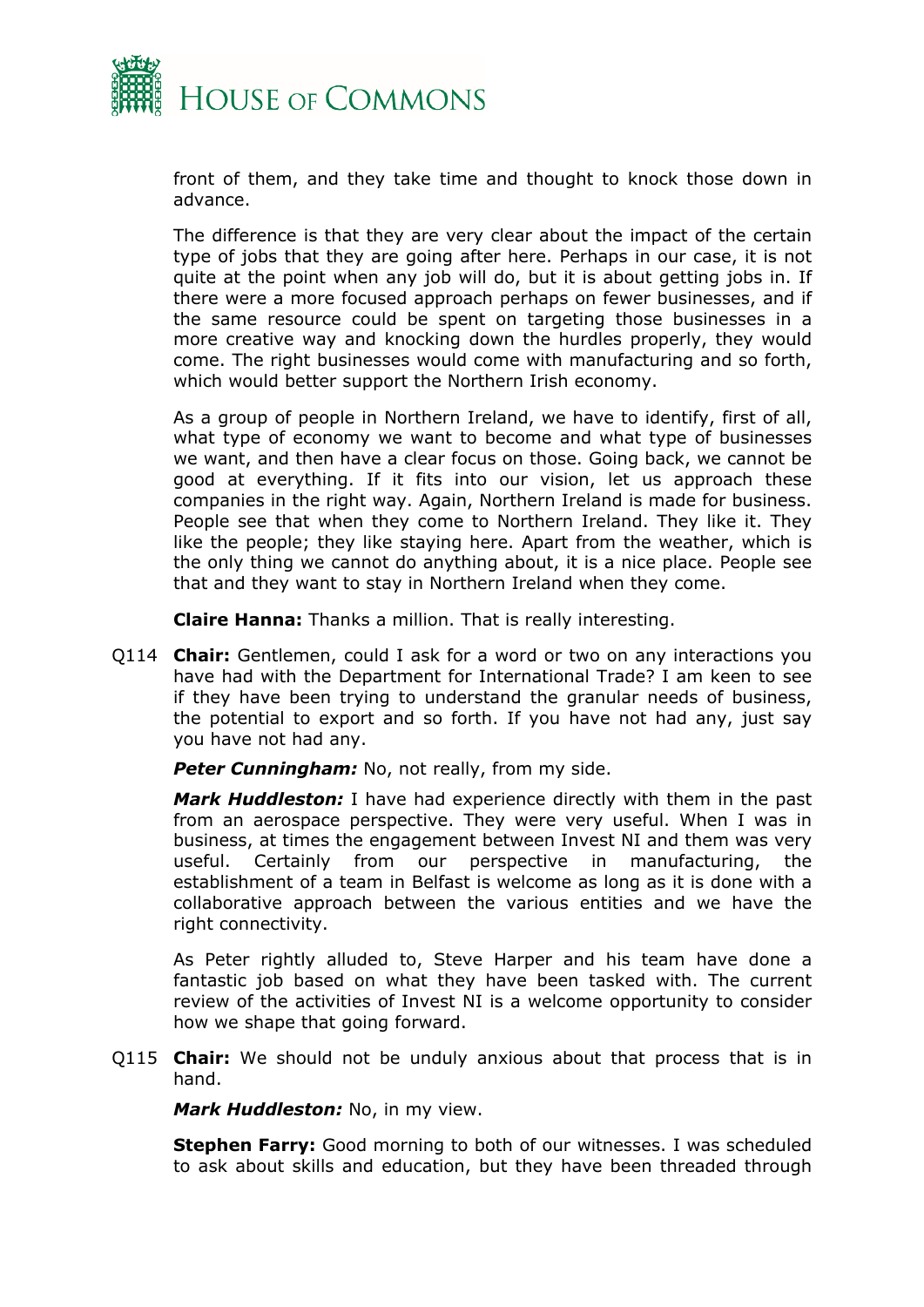

most of the answers so far, which is probably fairly inevitable.

**Chair:** The floor is yours, Stephen. You can ask what you like.

Q116 **Stephen Farry:** I am still going to do that. Just for the official record, I will make transparent that I appointed Mr Huddleston as the Northern Ireland commissioner on UK Commission for Employment and Skills back in 2015. It is not really a declarable interest as such, but I put that on the record anyway.

I will frame my question in this way. To collate what both witnesses have said so far on skills and education, can you give us a sense of what you see as the top three skills challenges at present facing Northern Ireland? Then turn to the top three immediate or short-term interventions that we could do to try to turn things around and the three longer-term things that need to happen on skills. Naturally enough, I will turn to Mr Huddleston first.

*Mark Huddleston:* The biggest challenge at the moment is the proliferation of activity. We have an opportunity through the new skills strategy that the Department for the Economy has developed to address that. The OECD report that led to that skills strategy emphasises that and highlights the fact that governance is one of the three key challenges. The strategy itself talks about three interesting pieces: lifelong learning, skills imbalances and the digital spine. Arguably, all of those have a place.

If there is something in the longer term, that lifelong learning piece is critical because of where the economy is going. How do we continue to reskill and develop the capability of our people so it is not about an outcome at GCSE, A-level or some form of tertiary education, but about consistently supporting people to grow and develop their capabilities over time?

In terms of immediate interventions, there is a range of things. Particularly for the manufacturing sector, we need to develop those level 3, 4 and 5 qualifications and support young people into that place. Careers advice in Northern Ireland is broken and has been for quite some time. That could be said across the UK. With FDI, when you bring people here and show them the businesses, they are blown away. The same applies to manufacturing. When you give people the opportunity to have experiential learning in the workplace, it changes their view of what can happen and what the opportunities are within manufacturing. We are seeing that already. There is an initiative in mid-Ulster called MEGA, where schools and manufacturing businesses are working very closely together and essentially bypassing a lot of the bureaucracy in the system to work together to deliver. That has already seen an outcome through the first degree apprenticeship in Northern Ireland being launched.

There is an immediate need to invest in leadership skills. You and I know that. We looked at that challenge together when you were Minister and I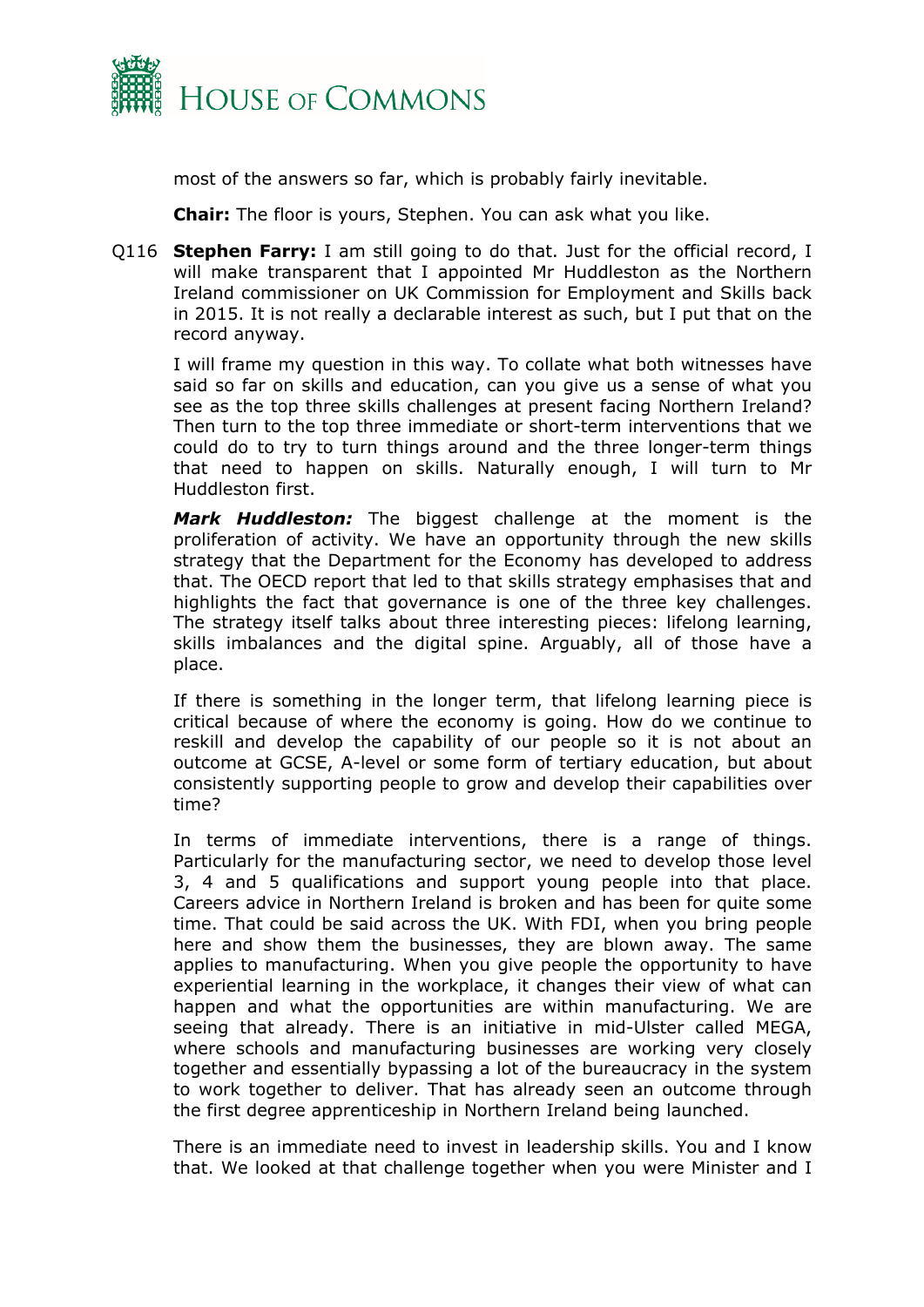

was skills commissioner. That challenge still exists now. We do not have any really strong intervention or policy field around that. Stronger leaders will help businesses to grow. I have experienced that. The reason the family business grew was that my father experienced that back in the early 1990s, going through leadership programmes. I experienced it with Invest NI in the 2000s and beyond, and even more recently in some activity. We need good, strong leadership programmes.

Going back to Peter's earlier point about looking outside Northern Ireland for that experience, I had experience of working for a number of weeks in facilities in the States with Boeing and then in Broughton with the Airbus team. Spending time in those businesses and seeing how they grow and nurture their leaders gave me a transformational understanding. That transforms SMEs and transforms the opportunity. It comes back full circle from governance to proliferation. There are sufficient funds in the system if the levy is devolved, as the Fiscal Commission is potentially recommending at the moment.

Q117 **Stephen Farry:** Just on that, Mr Huddleston, for the record, could you maybe explain what is happening with the apprenticeship levy in Northern Ireland and why it is such a source of frustration?

*Mark Huddleston:* As we all know, the apprenticeship levy is paid by businesses with PAYE of £3 million or greater. At the moment circa £65 million to £70 million is spent between the public and private sector on apprenticeship levy funding in Northern Ireland. That goes to the Exchequer. It should equate to around an £85 million Barnett consequential for Northern Ireland. Due to comparability, for various reasons, Treasury then washes about £50 million of that out. We get circa £35 million back in levy funds to the Department of Finance in the block grant. That is not hypothecated. It cannot be, because of the devolved responsibilities for skills in Northern Ireland.

A decision was taken by the previous economy and finance Minister in 2016, just prior to the collapse of the Executive, that that money would go into the central pot and be used to fill the hole in public sector funding from the levy. Arguably, half of that was private sector provision and should really be going to the Department for the Economy to pay for skills programmes and to support skills. At the moment, it is a straight 0.5% tax on large businesses in Northern Ireland.

Q118 **Stephen Farry:** It is a tax on businesses, from which they get no benefit whatsoever and no return in terms of skills training.

*Mark Huddleston:* Yes. Using those together, you could see a potential outcome that delivers the skills that businesses need now. There has been a range of activities. We have things called skills academies. They have been very successful in many ways, but they are essentially sticking-plasters over the issue. A change from early years right through to secondary education is what is required, but in the short term it is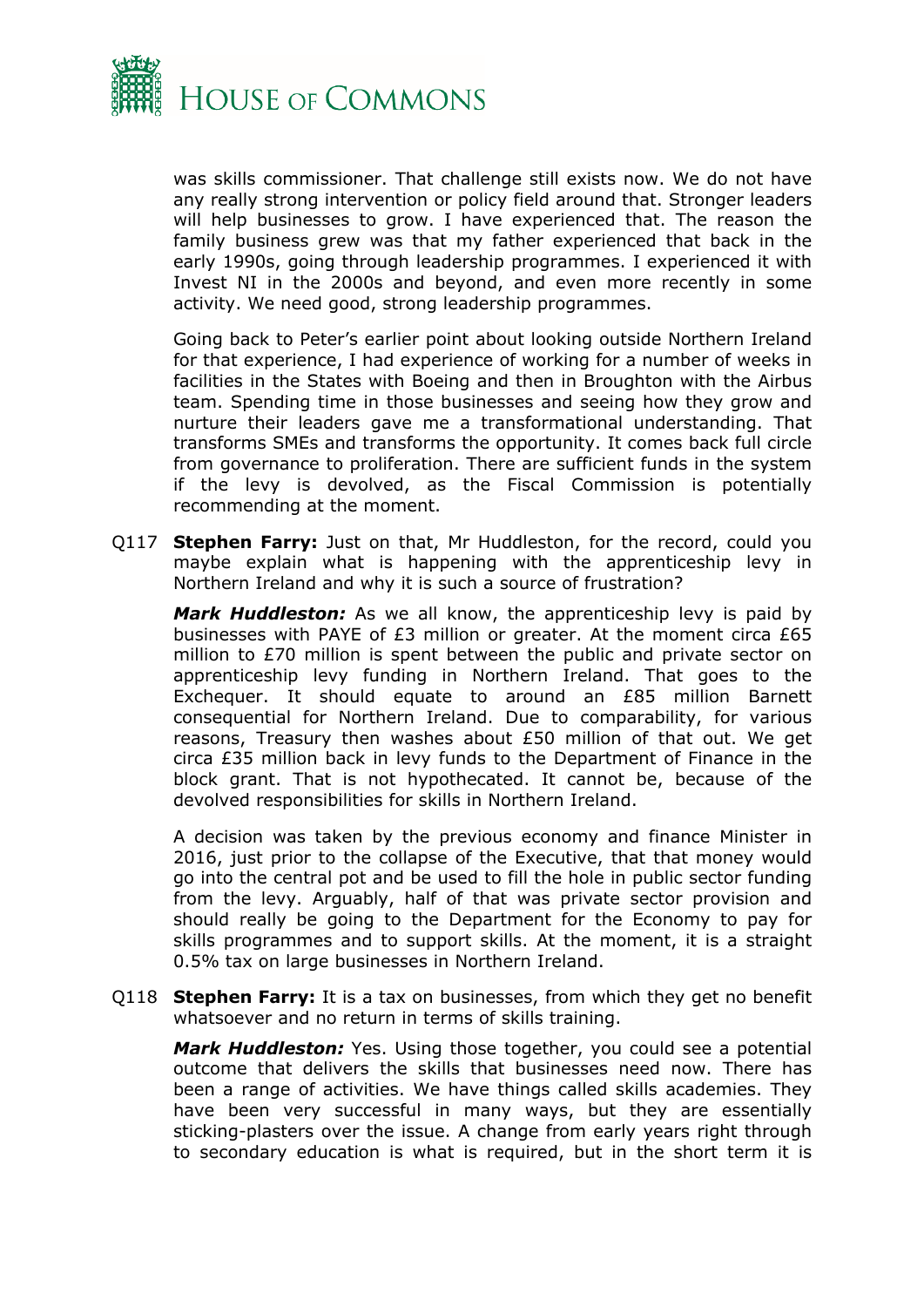

about leadership and delivering the opportunity of collaboration and simplifying the system for small businesses.

*Peter Cunningham:* Mark has answered that very well. From my perspective, I will give you a few particulars. This is something that I feel very frustrated about. I know a lot of the people in my position do as well. For example, we work with different data companies. We have now expanded in terms of machine learning, artificial intelligence, edge computing and so forth. That is the new tech sector; that is the way things are going. I believe that could be the centre for growth around net zero and things like that.

In Northern Ireland, our schools produce a very high level of graduate. The A-level mathematics results that we produce here are very high. We get people coming out of the top schools with A\* grades and so forth. Fundamentally, those students who are getting A grades in maths, physics and so forth are well set up. In other countries, they are ideal for the tech sector. Unfortunately, to solve some of these tech problems you need to understand things like linear algebra; you need to understand the basic mathematics in order to enter the world of AI and machine learning.

Almost unilaterally, the best students in Northern Ireland are not doing engineering. As I said at the start, they are being actively encouraged to be lawyers, doctors and in some cases accountants or to go into the civil service. I know this sounds quite dramatic, but we do not need any more lawyers. We are certainly very appreciative of doctors and everything else, but we have enough. Our best students are going into these areas, which means that the people who are left to go into engineering are not getting the right levels of basic mathematical schooling and so forth, which means they are not entering into these high-precision and highlevel tech jobs.

Let me answer your question, what are the three biggest skills challenges? First, we actively incentivise the wrong behaviour, because there is a lack of risk. In Northern Ireland, it is about making sure you get a nice salary so you can afford the mortgage to buy the big house, because it is safe. You do not get paid enough to be an engineer; therefore, your parents do not encourage you. That is the No. 1 challenge in Northern Ireland. Secondly the required software skills, which are the foundation of the tech economy, are not present inside Northern Ireland. There are nowhere near enough of them. We do not even have 20% of the volume of engineers that we need. That has to be tackled.

The core engineering, the electrical and electronic engineering, to support that is simply not seen to be attractive enough to people. The problem with those types of skills is that they are tough. You cannot short-circuit those skills. You have to go to university and do three to four years of foundational engineering. You cannot just do a six-month transition course. If we are going to grow the tech economy properly, every person in engineering is going to create 10 other manufacturing jobs. If they are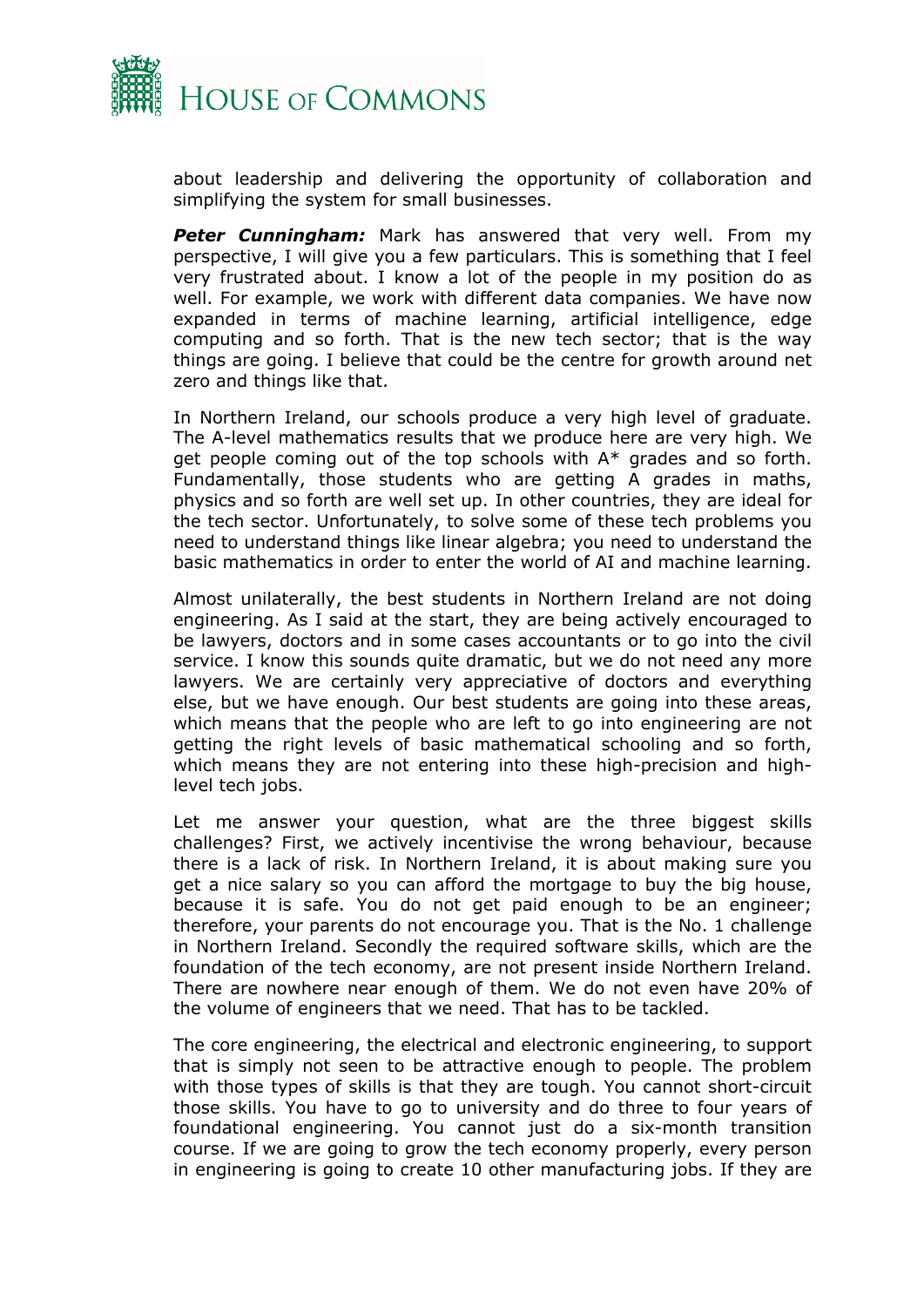

to come from Northern Ireland, we need to solve those particular problems. In my opinion, it is not complicated. We can talk about the tech skills and everything else, but, if we do not solve those three problems, it is like rearranging the deckchairs on the Titanic.

**Chair:** We all know that feeling at the moment.

Q119 **Stephen Farry:** I have a quick follow-up to both witnesses. To what extent does the current budget uncertainty in Northern Ireland, both in terms of having a budget and the potential for quite significant cuts to some Departments, jeopardise the wider 10X vision and, in particular, aspects of critical skills intervention?

*Mark Huddleston:* I would add to that the potential that the White Paper being announced today is also underfunded. Underfunding in the White Paper and the levelling-up agenda could be coupled with the budget uncertainty. There is a natural political understanding that money towards health will be good on the doorstep. However, when you get under the skin of that, the need for continued funding of health is partly driven by a failing economy. The economy not being properly supported to deliver and grow creates a challenge.

Skills underfunding, which has now happened for over a decade—you know this better than me, having been the Minister—will continue to erode the ability for business to meet its potential and grow. Business will then mitigate, as Peter has done, and will invest outside Northern Ireland. We have made those business decisions in the past ourselves despite the massive support that we received—I am speaking personally here rather than through Makers Alliance—as a business from Invest NI and others locally in Northern Ireland. While we grew and wanted to grow the business locally, we were forced into those decisions to grow and invest, particularly here in the mainland but also further afield in eastern Europe, and to tap into the potential and the capability that existed.

It goes back to what Peter has said repeatedly, and it is the thread that I have picked up on the most: we need to pick something we can coalesce around. Certainly for me, if we are going to be a successful economy in Northern Ireland, we have to generate the skills. It was put to us by Stephen Kelly at Manufacturing NI as a challenge that we have to assume that there will be no more people. As we automate, as we embrace AI and as we embrace the fourth industrial revolution, how are we going to use the resource that we have, the people we have in Northern Ireland, to the maximum potential?

That should be the fundamental question for the Executive. They have said that one of their three priorities is reskilling post the pandemic. Yet, having said that it is one of their three priorities, they have immediately cut further the funding to that Department. Having complained that we would not get a three-year outcome, it is even worse because that is part of a three-year outcome now.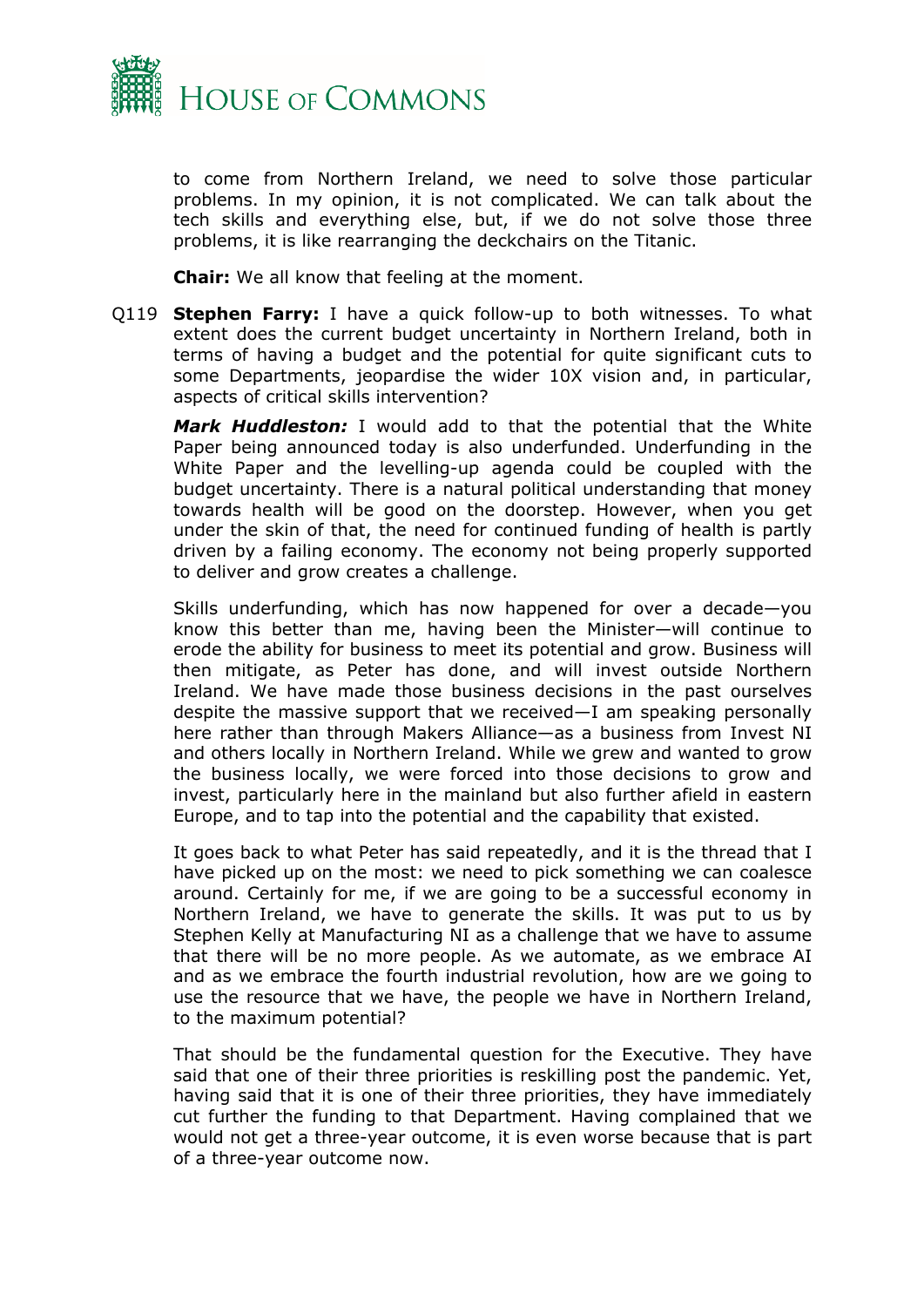

*Peter Cunningham:* In this regard, Mark has answered that very well. I do not have anything further to add.

**Chair:** That is often a very good answer, Mr Cunningham. Too many people say, "That was a very good answer" and then repeat it. Thank you for that.

Q120 **Claire Hanna:** Green technology and decarbonisation have come up a couple of times. You have both, specifically and generally, indicated that it is a good thing and something that we should perhaps focus on. Scott Benton outlined the different streams of UK Government investment that we are focusing on. What advice would you have for targeting that to make the best of those opportunities and the natural resources that you spoke about?

**Peter Cunningham:** Maybe I could answer this one, Mark, if you do not mind. From my perspective, this is right up our street in terms of net zero and the opportunity that lies there—*[Interruption.]*

**Chair:** Mr Cunningham, I am sorry to interrupt. We seem to have the Queen's flight, or something or other, going up and down the Thames. We have the widows open for Covid regulation ventilation purposes. Shout as if we are all slightly hard of hearing.

*Peter Cunningham:* If I can talk about the mainland UK distribution businesses, our business was founded to support the six distribution businesses across the UK in terms of fault restoration and fault location. What you find on the mainland is that the businesses are very heavily regulated. Ofgem and BEIS do a very good job. The six DNOs are very well run. Recently there have been issues with storms and so forth, but the businesses are well run. The UK is by far the most heavily regulated market in the world.

As a result of that, there is a real need now in terms of how those businesses are funded, the cost of equity versus the performance and the customer minutes lost versus the customer interruptions. There is a really serious discussion going on about how they meet the challenges of the future in terms of net zero, electricification of heat and the advent of electric vehicles. Meanwhile the cost of energy is going up all the time. It is a very serious challenge for these executives across the UK. We are working alongside them to try to add visibility, levels of intelligence and so forth to the networks.

The extra dimension that the UK mainland has is population density. It is very difficult. An awful lot of people are affected by small changes. Because of the price rises here, it is extremely difficult. In Northern Ireland we have an opportunity to get ahead of the curve, I believe, because of low population density and the amount of renewables. As Mark said, we have a lot of wind in Northern Ireland, which is a good and bad thing. We have an opportunity to showcase in Northern Ireland something dramatic by taking the learning that we have seen in the UK,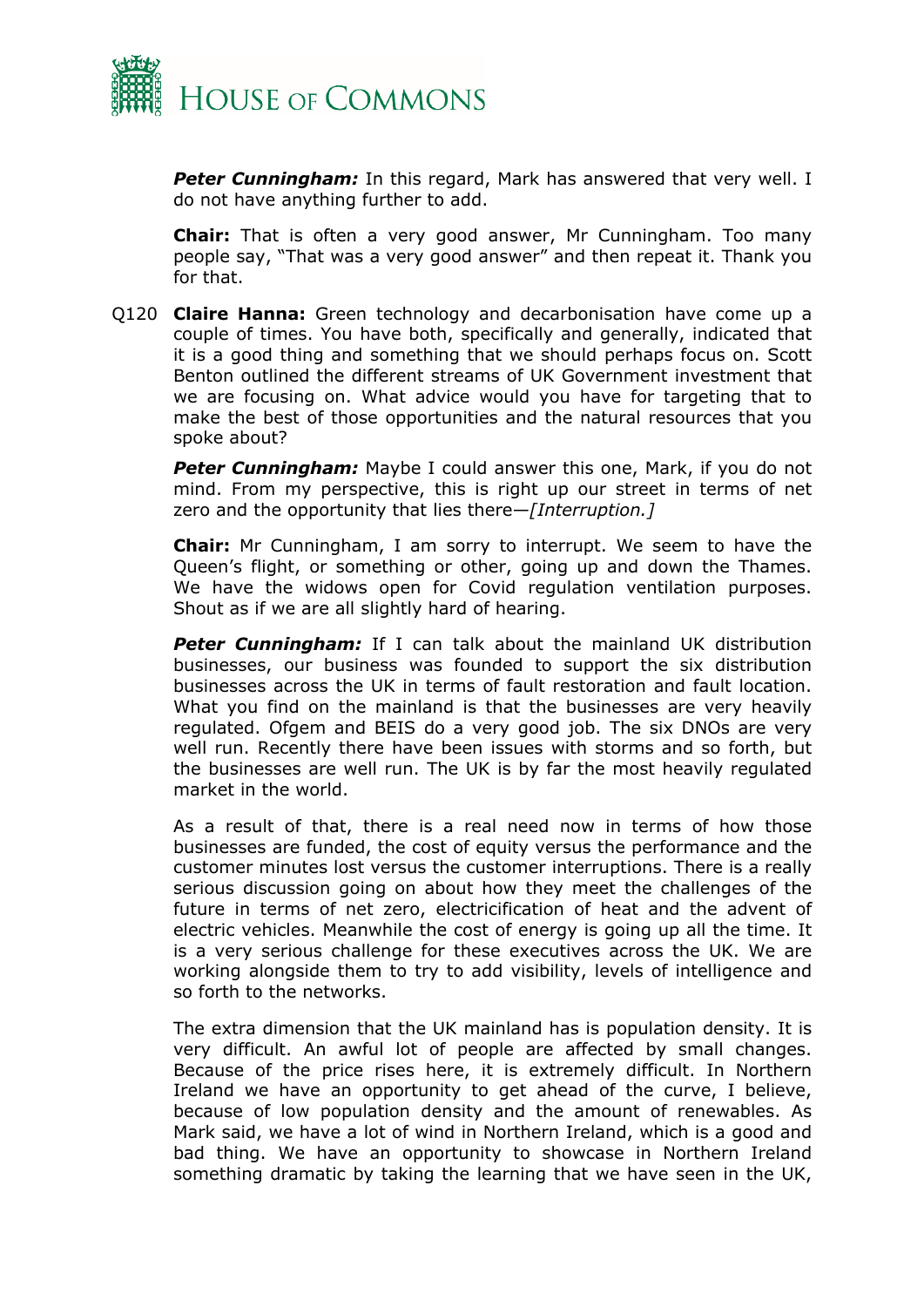

by embedding some of that regulation and funding into Northern Ireland, by empowering the likes of NIE and the NIE Networks team, and by allowing them to reinforce their networks and so forth.

I believe we will create a whole ecosystem of businesses on the back of this. Other businesses will see the opportunities. Other businesses in our supply chain will flourish and grow. I believe there is an opportunity in Northern Ireland for us to become a global pillar and really showcase how to come at the forefront of the net zero challenge.

For the first time ever, energy bills are now the most common topic at dinner parties, more so than mortgages and house prices. It is now the thing that people talk about. Within the next five years, it is estimated that the number of holidays taken by an average family will drop from two to one because of the cost of energy. Energy is a big challenge, together with meeting the net zero challenges and the green recovery.

I believe that Northern Ireland has a great opportunity to effect change in this area. I feel very passionate about it. However, we have talked about the skills gap, the lack of collaboration, the lack of risk and the lack of empowerment from Government. That is the inertia that we have to overcome. I hope that has answered the question in some regard.

**Claire Hanna:** It did. That is definitely something we can pick up.

*Mark Huddleston:* I have a couple of things to add. Our Executive have a huge opportunity here to support manufacturing indirectly and, immediately, to support the decarbonisation of Northern Ireland. They have that through the fact that we still own NI Water as well. We have means whereby we can produce green hydrogen, connect it to the grid and utilise the opportunities we have there due to the fact that we have retained public ownership.

We still have a public transport network in Northern Ireland—Translink. There is a massive opportunity, if the Executive can pull these various threads together and get out of what I described to the NILGA conference recently as the mentality of silos rather than bridges. We work independently of each other rather than building bridges to each element.

The other piece that creates a huge opportunity both for manufacturing and more widely is embracing the full circular economy and engaging across all that. If you put those together with what Peter has said, we have a road map that can create a sustainable, affordable energy network in Northern Ireland and drive manufacturing growth. We can potentially become a net exporter of energy and then export that capability globally.

**Claire Hanna:** That is really interesting.

Q121 **Chair:** I just have a final observation. Thinking about current Government schemes, we have referenced city deals and we have NDNA. How significantly could they improve the infrastructure of Northern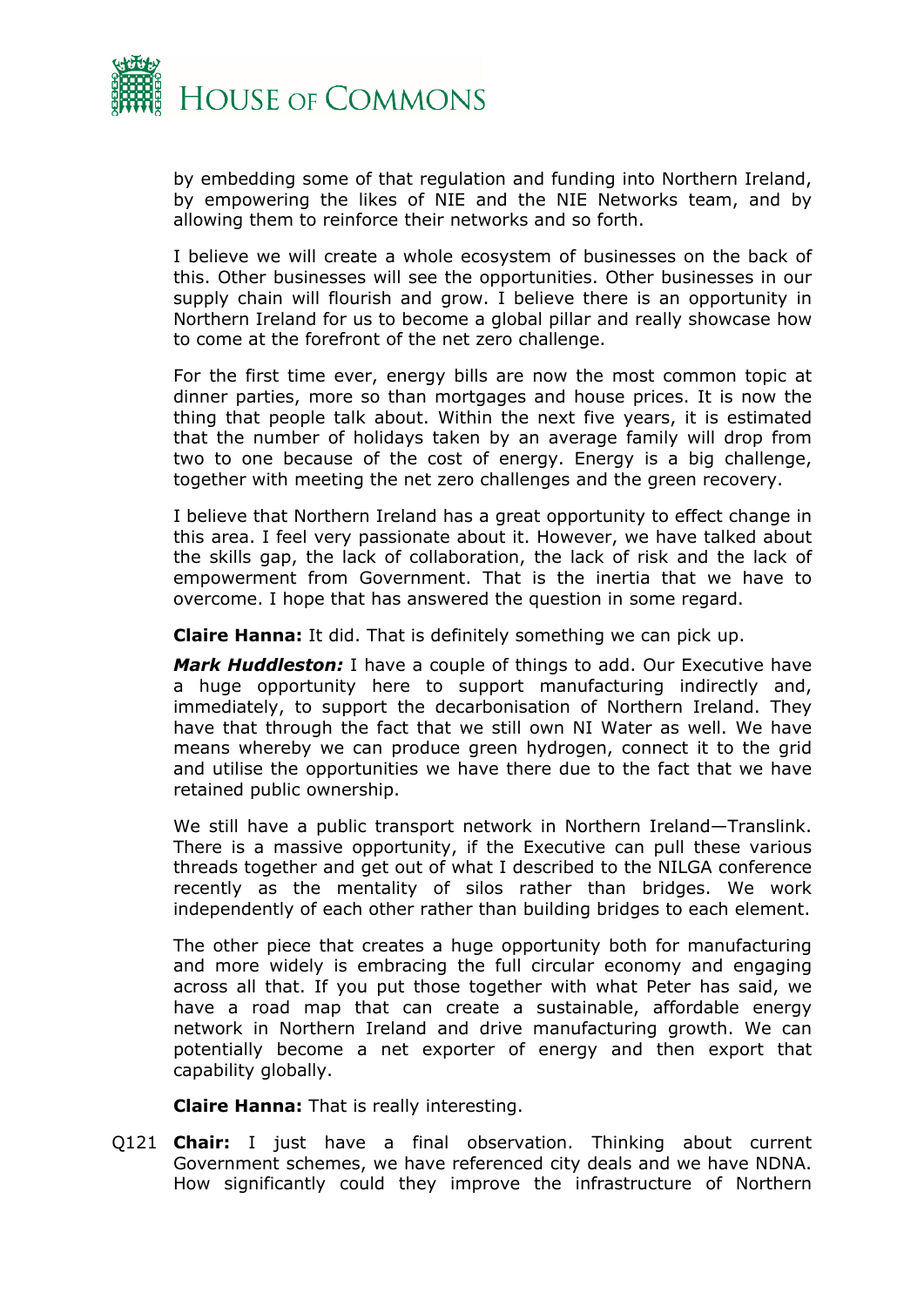

#### Ireland?

*Mark Huddleston:* When you say "infrastructure", do you mean in its entirety?

**Chair:** Yes, the physical infrastructure.

*Mark Huddleston:* The big challenge is the proliferation and the means of engagement for manufacturers. There is a real opportunity from all of these, if we can deliver on them quickly and in a targeted manner. As one person put it to the Makers Alliance in a meeting recently, in Northern Ireland we are very good at saying yes to certain activities but then failing to say no to the others. We do not focus on certain things, and we end up with everybody thinking that they are moving forward, when in reality only a couple are moving forward and we lose momentum.

We have 97 innovation interventions in Northern Ireland at the moment. For a small place, that is far too many. We have cross-border and InterTrade type activity through to UKRI, east-west activity and then everything local through the FE colleges, Invest NI, the universities etc. It is far too much. We need to simplify that network and that structure. The same can be applied to skills, where there are hundreds of interventions. In doing that, we create the opportunity to drive things forward.

We then need to look at how—let us call it a "team NI" approach—we engage with today's levelling-up outcomes, how we use strength in places and other activity, and how we ensure the catapult network is fully engaged, not just elements of it, in Northern Ireland. The nanotech corridor between the north-west and Belfast is an example of how that can deliver and how it is having an impact straightaway.

More of that is essential. As Peter said, that is not about huge levels of additional funding; it is about utilising the funding we have. There is a challenge still to be addressed around the sustainability of city deals. A lot of us would like to understand how the £400 million that is sitting in the NIO can be used actively and urgently to deliver for manufacturers.

Q122 **Chair:** Governments of all stripes and at all levels often think that the doing of something is making the announcement. It is a "job done, box ticked" sort of thing. Would you welcome an audit? How much money is sloshing round in all sorts of pots and all sorts of initiatives? How much bang is being delivered for each individual buck? How can we streamline things and get a better focus, rather than having new initiative after new initiative, with very little audit trail or assessment of value for money, efficacy, desirability and so on?

**Peter Cunningham:** I am going to use an analogy here that is quite appropriate. There is a book written by a guy called John Doerr and he talks about what are called OKRs—objective and key results. It is a book called *Measure What Matters*. He was the main guy who invested in Google and was at the centre of the growth of Google. To this day, they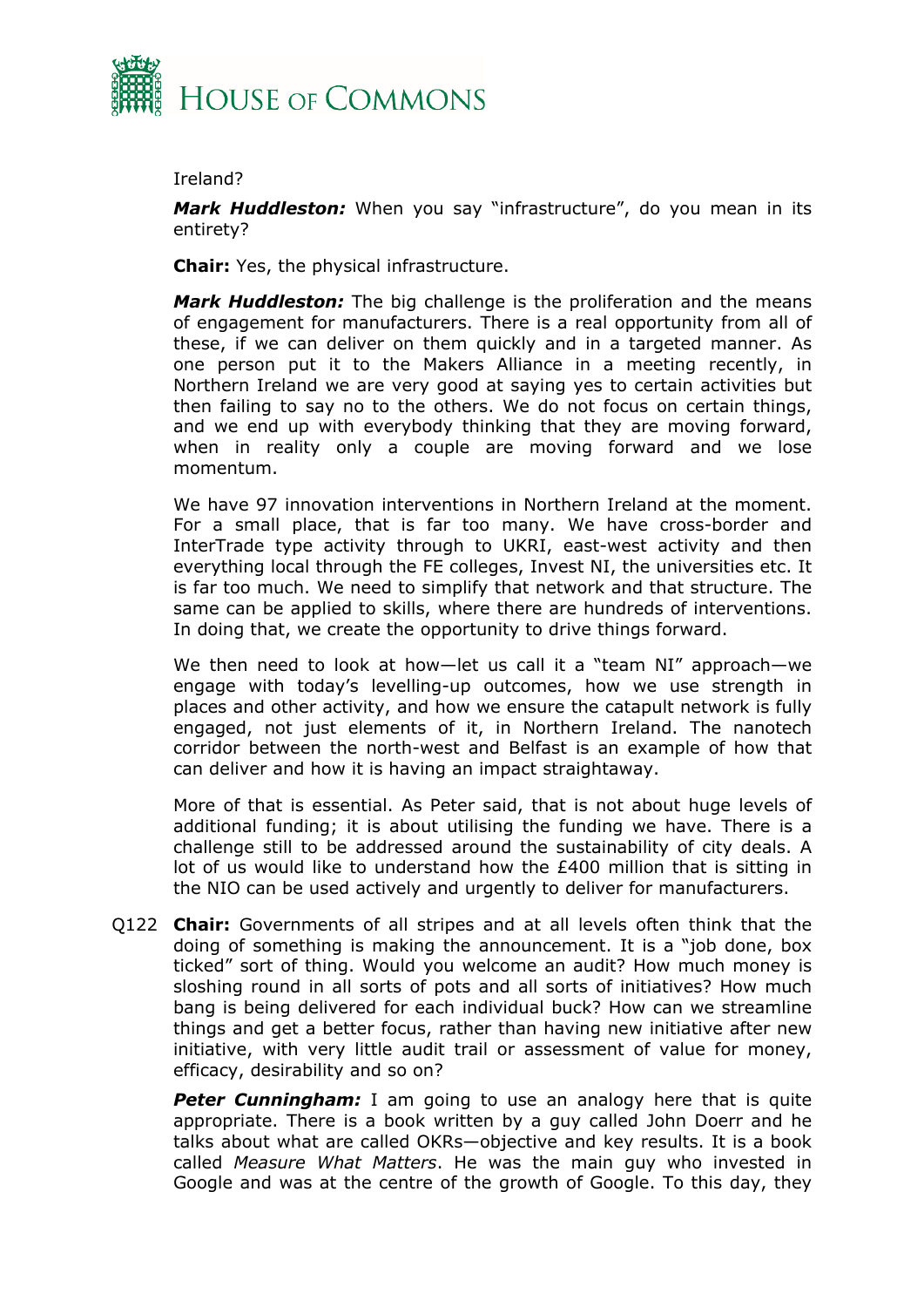

still using OKRs. They are now at the centre of the tech business across Silicon Valley. OKRs are what they use, and we use them as our mantra in how we run our business. I believe the same philosophy should be used here in Northern Ireland.

At the very centre of it, it is about focus. It is about being able to say no to things. You work out what your key priorities are; you say no to other things; you measure the things that you are focused on; you measure what matters and you ignore everything else. This is a very classic case here. Anybody involved in this thing needs to take that book, read it, understand it and say, "This is a classic case of trying to do too much and not measuring the outputs." Making statements is the objective; the key results and measurements are the outputs.

In Northern Ireland, we are good at making the statements. We are terrible at measuring whether we are on track and correcting that along the way. We absolutely need to look at where the pots of money are and whether they are being effective. Without that, it is scandalous. In many ways, leaning out of this process would be the best thing for everyone involved. Nothing creates success like success. Once people see and feel the fact that some things are being successful, it creates its own momentum. The opposite of momentum is inertia, and what we have now in Northern Ireland is lots and lots of inertia.

It is like Alexander and the Gordian knot. Somebody has to take their sword out, cut it in half and find the centre of it. That is what we are faced with right now. We need to have simple priorities, to measure what matters, to make hard decisions and then to ignore the rhetoric around the rest of it. The courage is not saying yes to things. The courage and the leadership come in saying no to things.

*Mark Huddleston:* The only thing that I would add to what Peter has said is that we need to be more outward-looking. By becoming more outward-looking, we will embrace some of those risks and opportunities.

Secondly, I would emphasise what Peter has said. As a society, we have apparently committed to an outcomes-based approach to Government. This Executive have not delivered an outcomes-based approach. If we are going to embrace that, we need to do what Peter has said and measure the right things. We have talked about jobs created and the programme for Government talks about good work. We now need to measure good work and not the number of jobs created. It is not about an opportunity for somebody to stand beside somebody else and say, "We have created 40 jobs today based on this amount of support." It is about actually making a difference in our community and saying, "That investment is now delivering this for Northern Ireland."

**Peter Cunningham:** Just to add to what Mark has said, if you look at any strategy or any expansion done by any business leader, it starts with the vision. What is the vision for the business? Out of that comes a